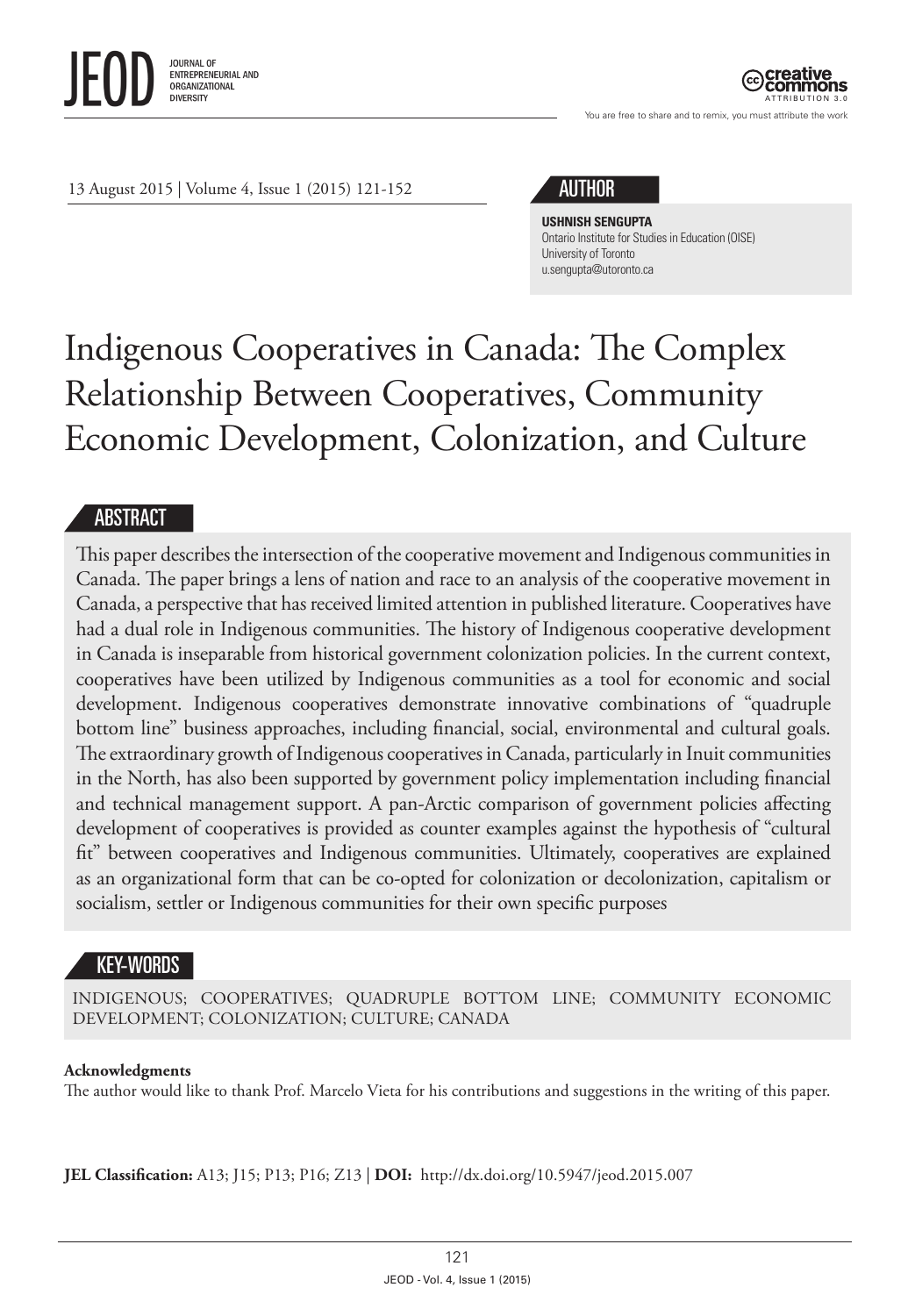# **1. Introduction**

This paper describes historical and current developments of the cooperative movement in the context of Indigenous<sup>1</sup> communities in Canada. The cooperative movement for the purposes of this paper is narrowly defined as the group of organizations formally registered with Canadian federal or provincial governments as a cooperative business. It is acknowledged that in the broader context of the social economy, based on the framework involving the interaction between public sector, private sector, and social economy as described in Quarter, Mook and Armstrong (2009), there are a larger number of Indigenous organizations that exhibit characteristics of cooperatives, but are not formally registered as cooperatives. For example, Indigenous drumming and singing groups, artists collectives and some band-owned businesses (Anderson, Dana and Dana, 2006; Tulk, 2007; Johnstone, 2008) exhibit group based ownership and operation principles similar to cooperatives, but are not incorporated as such.

Formal cooperatives have had a dual role in Indigenous communities and allude to the broader ambivalence of the cooperative model for economic organizing. On the one hand, in the historical context after European settlement, formal cooperatives were a tool of colonization, assimilation of Indigenous labour, and consolidation of European settler control over land and resources. In a similar vein, Mordhorst (2014) critically examines the constructed narrative of the cooperative as a symbol of the virtue of social equality. Vieta (2010), however, explains that, while some cooperatives have been co-opted by the state and capitalocentric interests in different jurisdictions in different time periods, there has been a "new cooperativism" emerging in recent years. Closely linked to the newest social movements against neoliberal values and practices, the new cooperativism is neither tied to state nor capitalocentric interests but strives to move beyond them for an alternative form of community development. On the other hand, and indicative of the cooperative nature of many traditional modes of communal life, Curl (2012: 5) reminds us that "[t]he First North Americans to practice collectivity, cooperation and communalism were, of course, Indigenous". In the context of contemporary Indigenous communities, cooperatives and cooperative type organizational structures have also been utilized by Indigenous communities as agents of decolonization, self-determination and revitalization of communal Indigenous ways of being.

Grounded in this "dual-nature" understanding of the cooperative form, the narrative that cooperatives in Canada have *always* been a form of socially inclusive organization is questioned in this paper through the lenses of class, nation and race. The paper first posits that the Canadian federal and provincial governments have played integral roles in the development of cooperatives in Indigenous communities; initially as a tool of colonization, and subsequently as a form of local economic development. A "current state" snapshot of Indigenous cooperatives in Canada is then

<sup>1</sup> The internationally prevalent term "Indigenous" is utilized in the place of literature references to Aboriginal, Indian, and Native, unless a verbatim reference is required.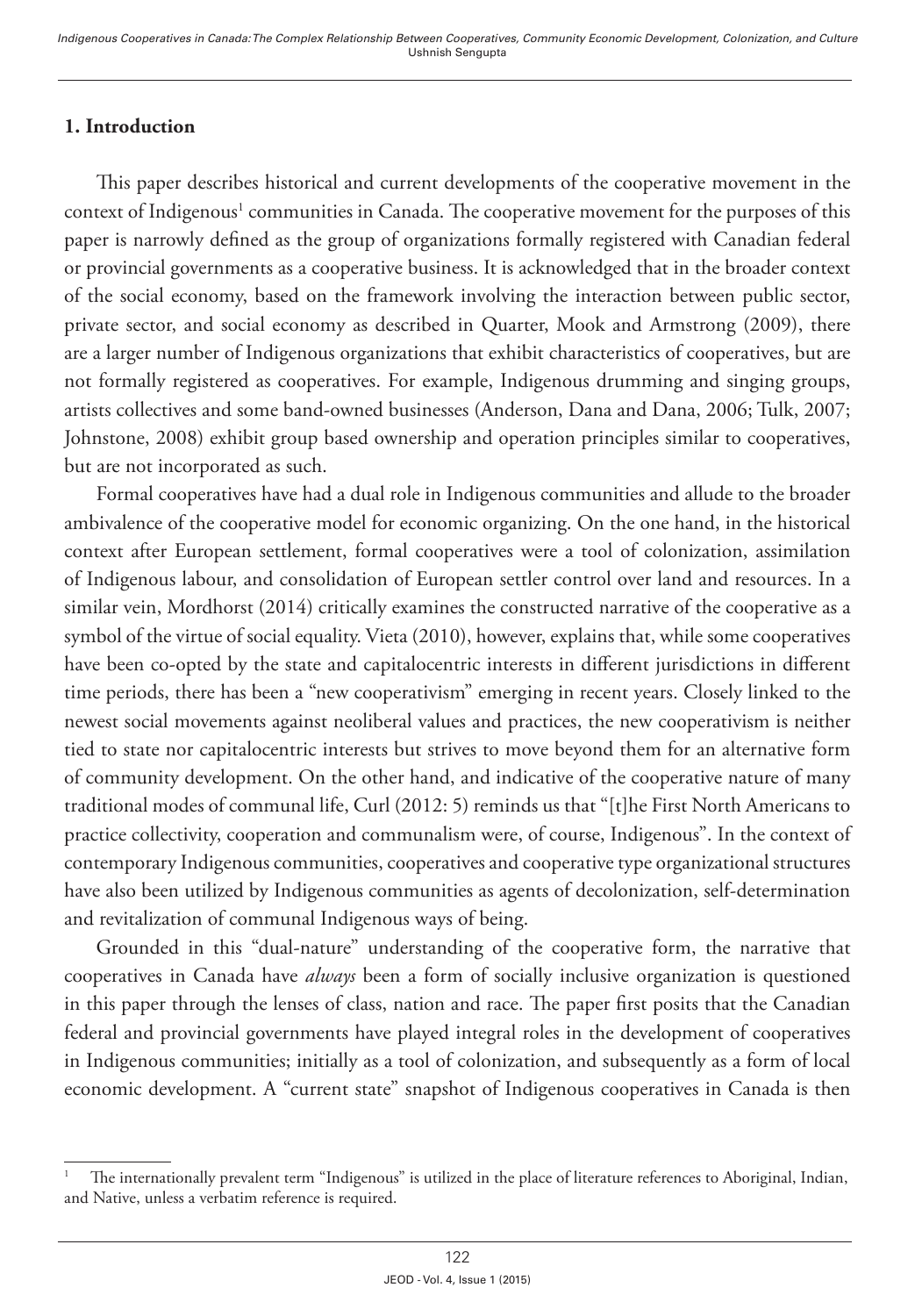provided, focusing on differences between its provinces and territories that are a result of government policy. The paper then details cooperative development in Saskatchewan and Nunavut, the province and territory with the highest number of cooperatives per capita respectively. The current state of Indigenous cooperatives is explained in terms of historical development through the lens of nation and race. Here, the paper begins to fill in the gaps in the cooperative studies and economic development literature pointed out by MacPherson (2009) regards the under-researched lessons of northern Canadian and Indigenous cooperative movements. The paper ultimately suggests that the "cooperative difference" for Indigenous communities in Canada has been the ability to utilize cooperatives differently than the purposes for which they were designed by European settlers. Despite their colonial histories, some Indigenous communities have been able to utilize cooperatives as organizational structures that provide an additional tool in a diversified community toolkit to achieve holistic community goals. To explain this beneficial combination of Indigenous and Western knowledge, Mi'kmaw Elder Albert Marshall describes "two-eyed seeing": "it refers to learning to see from one eye with the strengths of Indigenous knowledges and ways of knowing, and from the other eye with the strengths of Western knowledges and ways of knowing ... and learning to use both these eyes together, for the benefit of all" (Marshall, 2004: par. 2).

The focus of this paper, then, is to critically examine the interaction between Indigenous communities and the cooperative movement in Canada. The history of Canada is deeply situated in the relationship between Indigenous and non-Indigenous communities. The organizational history of sectors such as cooperatives is thus inextricably linked to the evolving relationship between Indigenous and non-Indigenous communities. As described by Lendsay and Wuttunee (1999: 89), Canada is at a crossroads and the relationship between Indigenous and non-Indigenous communities must be moved through conscious effort from one of "displacement and assimilation" to "negotiation and renewal". This crossroads has been signaled most recently by the process and final report of the Truth and Reconciliation Commission of Canada, released during the final days of this writing<sup>2</sup>. The cooperative movement worldwide has also evolved over time to become more inclusive, as illustrated by the most recent version of the cooperative principles adopted by the International Co-operative Alliance in 1995 (ICA, n.d.). At the same time, the cooperative movement in Canada is often described without reference to the role cooperatives have played in the evolving relationship between Indigenous and non-Indigenous communities. It is essential, then, for the cooperative movement in Canada to learn from a broader history so that both positive and negative lessons of the past are reflected in future development. A conclusion of the paper is that even though the cooperative movement in Canada was firmly rooted in colonial practices, contemporary cooperatives have been re-appropriated by Indigenous communities for developing unique forms of cooperatives that are involved in the resurgence of the cultural and economic

<sup>2</sup> See the summary of the final report at: http://www.trc.ca/websites/trcinstitution/File/2015/Exec\_ Summary\_2015\_06\_25\_web\_o.pdf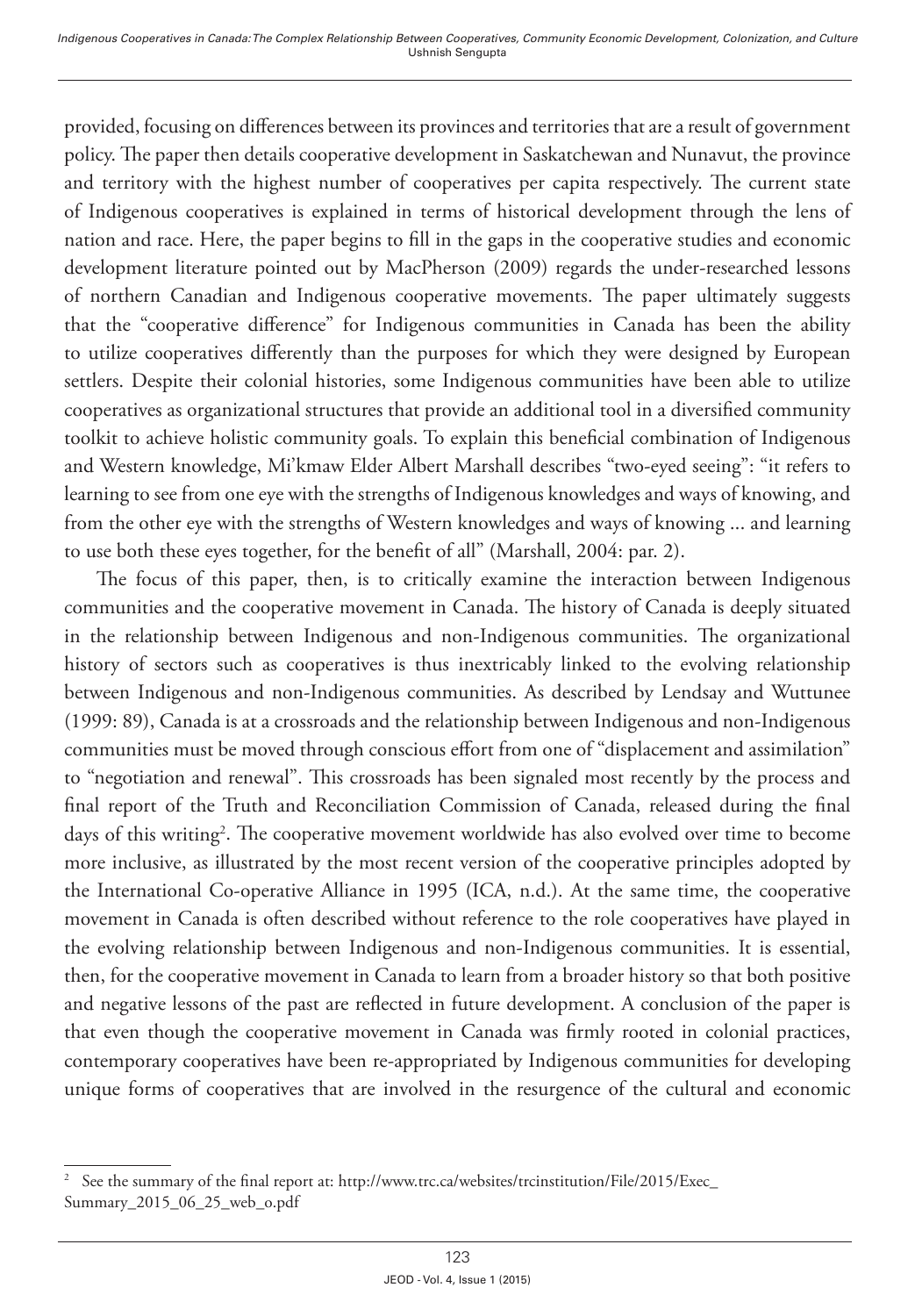independence of Indigenous people. Canada has thus a pivotal role in the development of the cooperative movement, not only within its own borders, but also as lessons for the implementation of cooperatives in other countries with historically marginalized Indigenous populations.

This paper raises some difficult but pertinent questions for the cooperative movement in Canada, particularly since the primary discourse of how cooperatives have engaged with Indigenous communities remains grounded in mostly class-based reasoning absent of considerations of race and nationality. A socio-economic class based argument utilizes a narrative that Indigenous communities are currently socio-economically disadvantaged, and that cooperatives are a solution for the socioeconomic issues faced by Indigenous communities by providing a route to economic development that would bring Indigenous communities on par with the rest of Canadian society. In the Canadian cooperative literature, however, there is limited questioning of how we have arrived at the current state. How did Indigenous communities become economically disadvantaged? Who benefited and gained, and who continues to benefit from the displacement and cultural genocide of Indigenous communities? Were cooperatives an organizational structure that had a role in the displacement of Indigenous communities? Do cooperatives based on Indigenous knowledge have a different value system than cooperatives based on a European knowledge base? In order to work through these difficult questions in relation to Indigenous communities and cooperatives in Canada, this paper utilizes three theoretical frameworks: (i) "settler colonialism" as described by Wolfe (2006) and Veracini (2011); (ii) "Indigenous entrepreneurship" (Dana, 2007) and the closely related concept of "quadruple bottom line" organizations (Scrimgeour and Iremonger, 2004), where Indigenous cooperatives demonstrate unique combinations of economic, social, environmental and *cultural* goals; and (iii) the cooperative principles adopted by the International Co-operative Alliance, particularly the inclusion of "race" as an explicit criteria for the first cooperative principle "voluntary and open membership" (ICA, n.d.).

#### **2. Canada's Indigenous communities and cooperatives: A "current state" snapshot**

#### *2.1 Canada's Indigenous communities*

Indigenous communities in Canada, often referred to as Aboriginal communities, consist of First Nations, Métis, and Inuit groups. The Indigenous population forms approximately four per cent of the total population of Canada, with First Nations having the highest population, followed by Métis and Inuit (Statistics Canada, 2011). The geographical distribution of Indigenous people in Canada is also relevant to the study of the cooperative movement. Although the province of Ontario has the highest Indigenous population in absolute numbers, the Indigenous population forms only two per cent of the provinces' total population. Indigenous populations form a higher percentage of the territorial populations of Nunavut (86 per cent), Northwest Territories (52 per cent), and the Yukon (23 per cent), as summarized in Table 1 (also see Statistics Canada, 2011).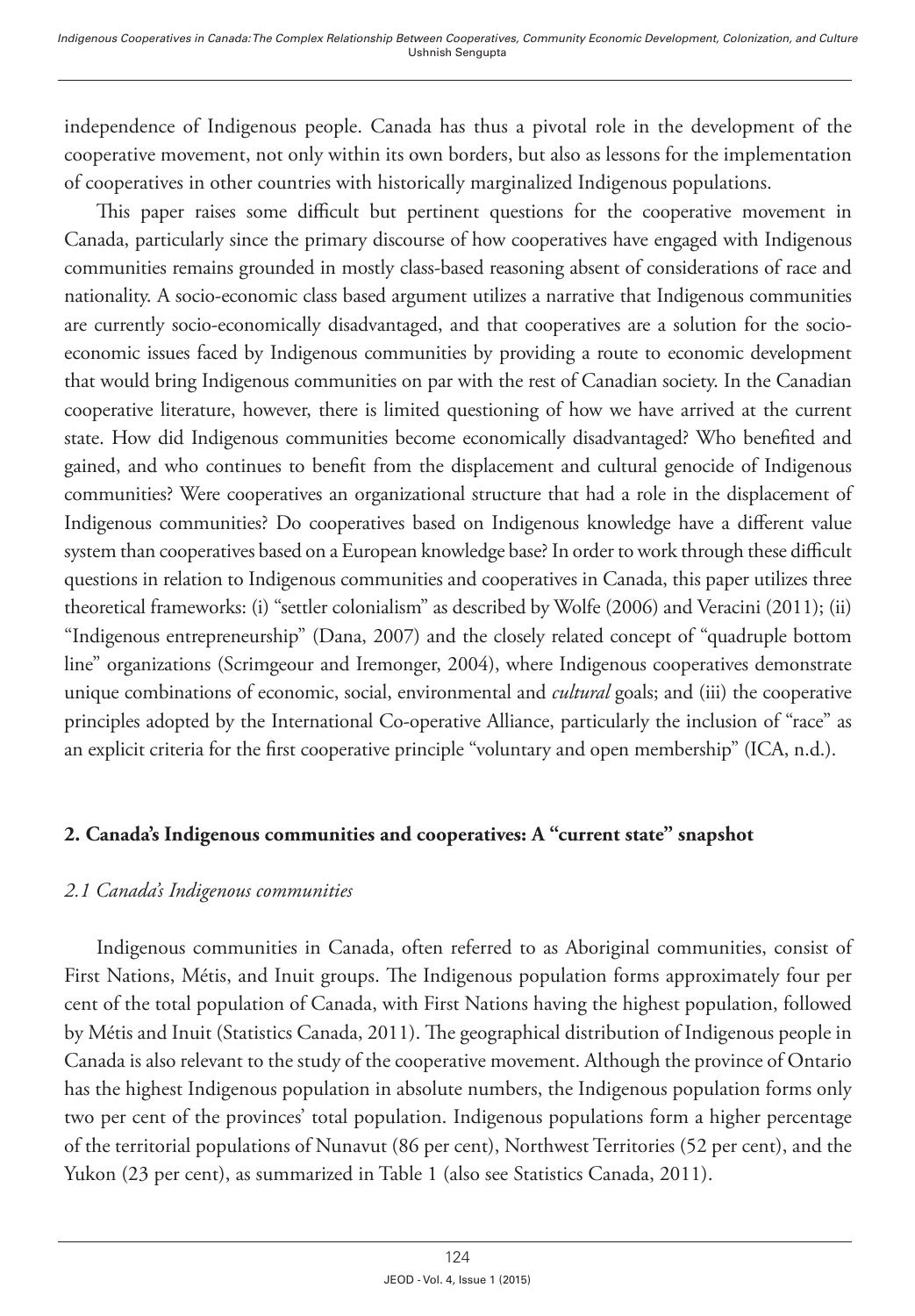| Province or Territory     | Population count (in<br>$thousands)*$ | Population count<br>$(\textit{percentage})$ * | Number of cooperatives** |
|---------------------------|---------------------------------------|-----------------------------------------------|--------------------------|
| Newfoundland and Labrador | 36                                    | 7.1                                           | 69                       |
| Prince Edward Island      | $\overline{2}$                        | 1.6                                           | 105                      |
| Nova Scotia               | 34                                    | 3.7                                           | 314                      |
| New Brunswick             | 23                                    | 3.1                                           | 166                      |
| Quebec                    | 142                                   | 1.8                                           | 2,881                    |
| Ontario                   | 301                                   | 2.4                                           | 1,689                    |
| Manitoba                  | 196                                   | 16.7                                          | 369                      |
| Saskatchewan              | 158                                   | 15.6                                          | 975                      |
| Alberta                   | 221                                   | 6.2                                           | 684                      |
| British Columbia          | 232                                   | 5.4                                           | 566                      |
| Yukon                     | 8                                     | 23.1                                          | 8                        |
| Northwest Territories     | 21                                    | 51.9                                          | 9                        |
| Nunavut                   | 27                                    | 86.3                                          | 24                       |
| Canada                    | 1,401                                 | 4.3                                           | 7,865                    |

#### **Table 1. Population of Indigenous people and total number of cooperatives by province and territory in Canada**

*Source:* \*Statistics Canada (2011); \*\*Industry Canada (2015).

*Note*: The total number of incorporated cooperatives includes non-Indigenous and Indigenous cooperatives.

As explained in the remaining pages, the experience of colonization in the subsequent development of formal cooperatives in Canada has been different for each province and territory. For example, formal cooperative structures were incorporated in Canada's northern territories a number of years later than the establishment of cooperative organizational structures in Canada's southern provinces. At the same time, however, the emergence of cooperatives per capita has been highest among Inuit communities in the territory of Nunavut (Belhadji, 2001; Hammond Ketilson and MacPherson, 2001).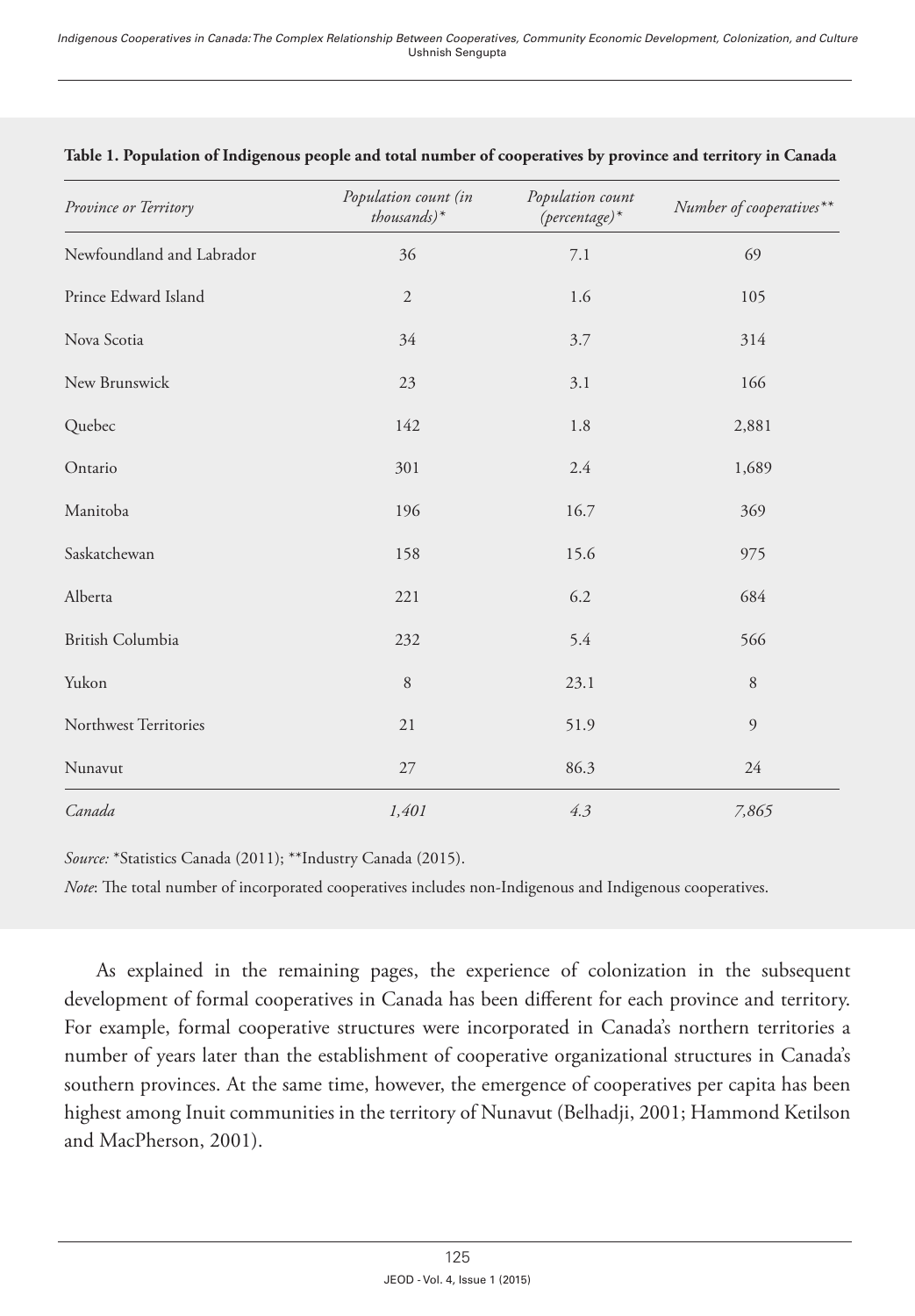## *2.2 Indigenous cooperatives*

The term "Indigenous cooperative" is difficult to define. This is the case because a cooperative can be located in and owned by an Indigenous community, or owned by Indigenous individuals within a non-Indigenous community, or have a primarily Indigenous membership but be managed by non-Indigenous individuals. Hammond Ketilson and MacPherson (2001) completed an indepth review of Indigenous cooperatives in Canada in the early 2000s, including 13 case studies, and included formally incorporated cooperatives that were located in predominantly Indigenous communities, if the membership base was predominantly indigenous, or if the co-op was owned and/or controlled by Indigenous people. Other studies of Indigenous cooperatives in Canada can be found in broader histories of cooperatives (MacPherson, 1979; Belhadji, 2001; Fairbairn, 2004, 2009; Gibson, Kobluk, and Gould, 2005; Findlay, 2006), including cooperatives in the Arctic (Iglauer, 2000); provincial accounts of cooperatives in Saskatchewan (Fairbairn, 2007), the Yukon (Lionais and Hardy, 2015), and northern Quebec (Tulugak and Murdoch, 2007); and in the history of American cooperatives (Curl, 2012) and of cooperatives in the British Empire (Rhodes, 2012). Case studies of Indigenous co-ops in Canada have included: Great Bear Co-op and Neechi Foods (Findlay and Wuttunee, 2007); Neechi Foods (Loxley, 2002); Northern Saskatchewan fisheries cooperatives and Buffalo Narrows Sawmill Co-operative (Quiring, 2002); Arctic Co-operatives Limited (Mitchell, 1996; Quarter, Mook & Armstrong, 2009); SEED Winnipeg (Craig and Hamilton, 2014); Northern Saskatchewan Trappers Association Cooperative (Pattison and Findlay, 2010); prison cooperatives (Harris and McLeod Rogers, 2014); and Inuit cooperatives (Stopp, 2014). The general consensus among these studies has been to define Indigenous cooperatives as formally incorporated cooperatives where the majority of members are Indigenous.

In agreement with Hammond Ketilson and MacPherson (2001), an Indigenous cooperative for the purpose of this paper is defined as an organization that is formally incorporated as a cooperative with mostly Indigenous membership. In further agreement with Anderson's (2011) definition of Indigenous entrepreneurship, in this paper an Indigenous co-op is an organization that additionally implements Indigenous *values* in its long-term strategy and day-to-day operations. As described by Dana (2007), Indigenous entrepreneurship is not simply identifying Indigenous individuals who are entrepreneurs. Similarly, Indigenous cooperatives are not simply cooperatives whose members or leadership is Indigenous. The main characteristics of Indigenous cooperatives, rather, can be identified by the presence of four interrelated dimensions: economic, social, environmental, and *cultural* goals, i.e. the "quadruple bottom line" discussed in greater detail in the theory section.

Formally incorporated Indigenous cooperatives have been described as possessing organizational structures that resemble Indigenous forms of the economic sharing of production and resource distribution (Torgerson, 1981). At the same time, formally incorporated cooperatives in Canada are based on Eurocentric structures that can have narrower goals compared to the broader Indigenous values described by Anderson (2011), which not only include economic and social but also environmental and cultural goals. Wuttunee (2006) describes how Indigenous values are not static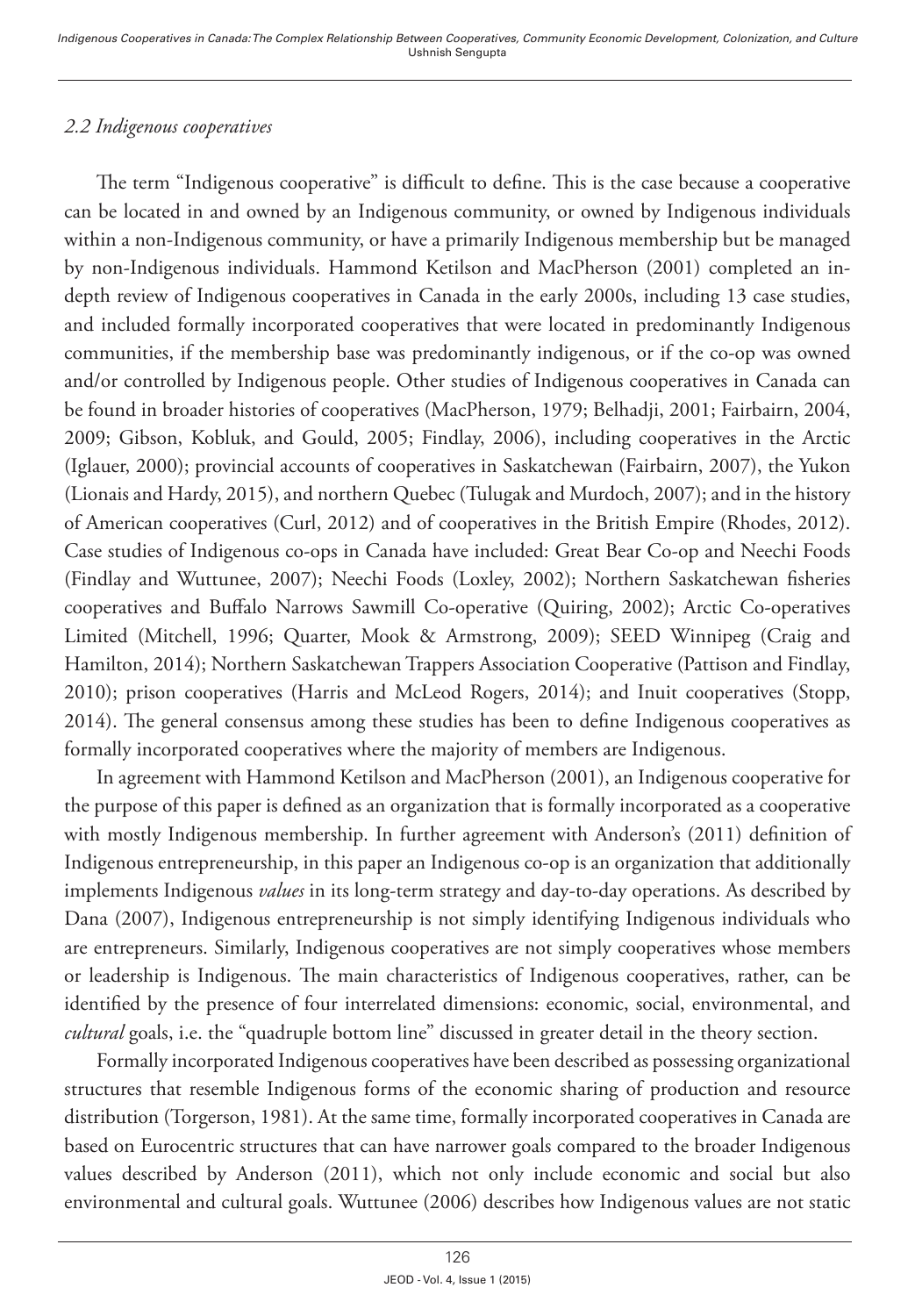but change over time, incorporating hybrid Western and Indigenous approaches when appropriate. Indigenous communities in Canada have thus integrated into their communities cooperatives and cooperative-like structures as one type of organizational tool in a broad toolkit of organizational tools to manage production and distribution of goods and services.

The first formally incorporated Indigenous cooperative in Canada was established in the province of Saskatchewan in 1945, involving the fishing industry (Belhadji, 2001). The first Inuit cooperatives started at Kangirsualujuaq, Quebec and Killiniq Island, Nunavut (formerly Northwest Territories) in 1959, with significant government assistance (Macpherson, 2009). Belhadji (2001) calculated that by the last years of the 20th century there were 33 cooperatives per 100,000 Canadians, whereas there were 35 cooperatives per 100,000 Indigenous people, thus relatively the same per capita presence. Most significantly, however, Belhadji (2001) calculated there were 144 cooperatives per 100,000 inhabitants of the Northwest Territories<sup>3</sup>, which had a high population of Inuit and Dene communities. Therefore, *on a per capita basis*, the former Northwest Territories had a fourfold implementation of cooperatives compared to the Canadian average.

The form of Indigenous cooperatives in the Canadian North has also been found to be qualitatively different from cooperatives in the South. Northern cooperatives owned by Inuit groups are involved in multiple activities including retail stores, hotels, fuel depots, Cable TV connections, hardware supplies, and arts and crafts (Belhadji, 2001; MacPherson, 2009). In some northern communities, the cooperative is the major and only supplier of goods, as opposed to southern cooperatives owned by First Nations or Métis groups, which tend to be more single purpose organizations. Belhadji (2001) reports that the employment of individuals by cooperatives in six Inuit communities studied was more than 10 per cent of the total community employment. Therefore, we can postulate that cooperatives have become a major socio-economic influence in Inuit communities, although there does not seem to be a direct correlation between a high percentage of Indigenous people in a province or territory and a higher prevalence of cooperatives. Possible causal factors for cooperative development include government policy and historical colonial aims towards Indigenous communities, which is outlined in subsequent sections of the paper.

#### **3. Theoretical considerations**

This section outlines three strands of theory related to the interaction of Indigenous communities and the cooperative movement in Canada: (i) "settler colonialism" (a structural relationship between Indigenous and non-Indigenous communities which included cooperatives as an instrument of colonization), (ii) "quadruple bottom line principles" (an Indigenous strategy of maintaining balance between economic, social, environment and cultural goals within communities

<sup>3</sup> The Northwest Territories at the time of the Belhadji study included the territory which is now Nunavut.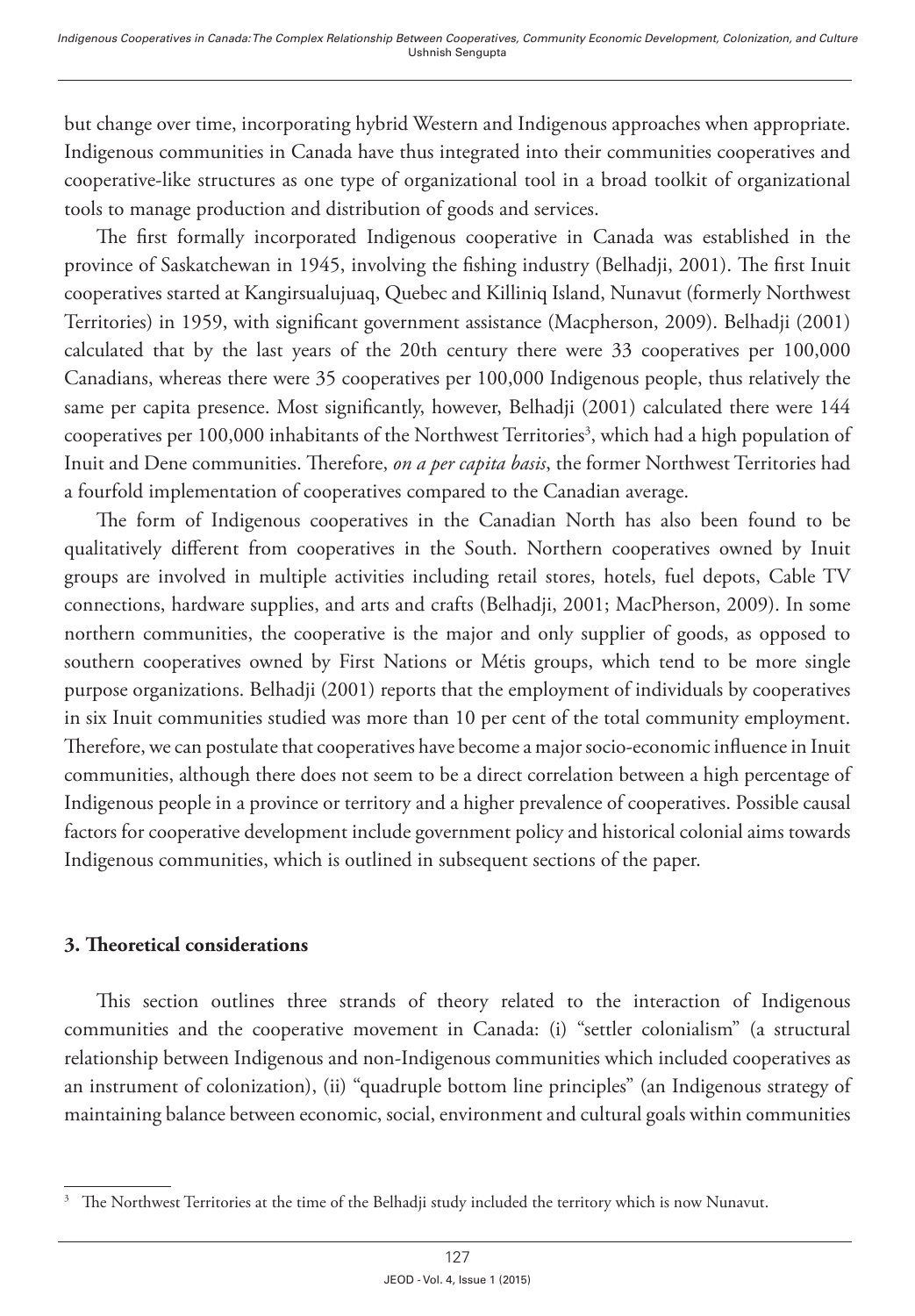and community organizations and closely related to "Indigenous entrepreneurship"), and (iii) the International Cooperative Principles and the background to the development of those principles as they relate to Indigenous communities. In reviewing the third theoretical strand particular emphasis is placed on the first cooperative principle of "voluntary and open membership" while attempting to include the notion of "race" as an additional explicit criteria.

#### *3.1 Colonialism and settler colonialism*

Veracini (2011) describes both "colonialism" and "settler colonialism" as forms of domination. For our purposes, colonialism involves domination of Indigenous communities as required labour in a colony until the resources of interest are depleted. Settler colonialism, on the other hand, requires removal of Indigenous people from their land and the establishment of sovereignty by settlers who remain. The Canadian historical experience has included both colonialism and settler colonialism at different times and different places. For instance, the Inuit experience with colonialism unfolded for economic purposes when their labour was required in a harsh environment or when the resettlement of Inuit communities was coerced or forced mostly for Canadian sovereignty issues in otherwise unpopulated regions of the Far North (Tester and Kulchyski, 1994). Differently, Indigenous communities in the prairies and other parts of southern Canada mostly experienced forms of settler colonialism where the policy and objective was to remove Indigenous communities by force and simultaneously subjugate Indigenous culture and knowledge in order to provide land for European settlers. The themes of colonialism and settler colonialism are revisited later in the paper in relation to the role of cooperatives in building the British Empire.

Settler colonialism, the experience of subjugation of the majority of Canada's Indigenous people, is a structure rather than merely a historic event (Wolfe, 2006). Settler colonialism continues to manifest itself in different ways in the present. Wherever there is oppression there is always resistance and there are a number of different forms of Indigenous resistance to settler colonialism. One form of Indigenous resistance has been called "Indigenous entrepreneurship" (Anderson, Dana and Dana, 2006; Anderson, 2011). Indigenous entrepreneurship can be described as a process of not only changing economic dynamics but also more broadly the relationships between Indigenous and non-Indigenous communities. As described by Anderson (2011), Indigenous entrepreneurship has multiple goals in addition to economic self-sufficiency, including land ownership and use, and strengthening socio-economic circumstances and revitalization of traditional culture. This relates directly to the use of cooperatives for local, Indigenous development or subjugation; as an organizational structure, co-ops can either suppress local forms of entrepreneurship if they are imposed through top-down government policy, or express community values in an entrepreneurial form if they are built bottom-up from the grassroots. Thus, cooperatives developed *for* Indigenous communities by federal and provincial governments can be seen as grounded in settler colonialist values and purposes. Cooperatives that have been developed *by* Indigenous communities, in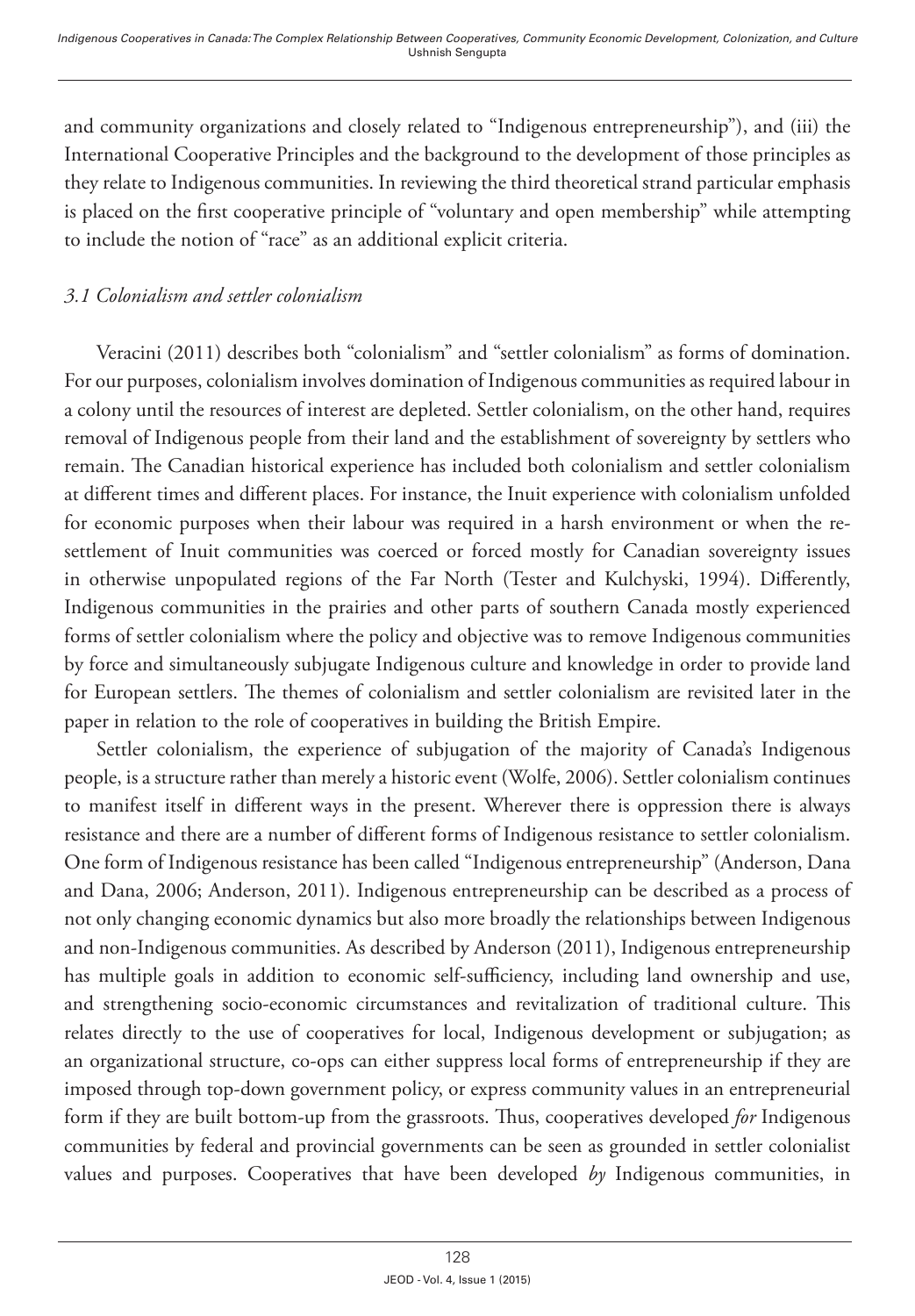contrast, express Indigenous entrepreneurship and often enable expression of Indigenous economic, social, environmental and cultural values.

# *3.2 The quadruple bottom line and indigenous entrepreneurship*

As colonialism and settler colonialism were imposed as structures throughout the British Empire, in conjunction with a separation of Indigenous people from their land, a specialist form of enterprise that pursued primarily economic goals would emerge in Canada hand-in-hand with the evolution of its capitalist system. One of the major consequences of the combination of capitalism and colonization would be the proliferation of strictly economic organizations that divorced themselves from social, environmental or cultural goals<sup>4</sup>. Indigenous entrepreneurial responses to this separation of organizational functions include more holistic reintegration and innovative combinations of social, environmental and cultural goals with economic goals, which can be exemplary for other social economy organizations across the world (Beavon, Voyageur and Newhouse, 2005).

Dana (2007) proposes that Indigenous entrepreneurship has multiple goals in addition to economic self-sufficiency, including protecting land ownership and use, strengthening socioeconomic circumstances, and revitalizing traditional culture. These characteristics of Indigenous entrepreneurship differentiate it from mainstream entrepreneurship and are mirrored in the Indigenous community economic development literature. According to Anderson (2011: 339-340), Indigenous entrepreneurship for Aboriginal economic development has the following purposes:

- 1. Ending dependency through economic self sufficiency
- 2. Controlling activities on traditional lands
- 3. Improving the socioeconomic circumstances of Aboriginal people
- 4. Strengthening traditional culture, values and languages.

Similarly, and deploying a different bottom-up and community based research approach for identifying measures of Indigenous community well-being, Orr and Weir (2013: 139) conclude that well-being indicators identified by community members can be grouped into the following four themes:

- 1. Economic
- 2. Environmental
- 3. Social
- 4. Cultural/Spiritual.

Related to these indicators, Weir (2007: 48) describes the ideals of Indigenous entrepreneurship as follows: "it will be the socially, culturally, and environmentally responsible entrepreneurs that add

<sup>4</sup> The gendered separation of organizations in public service, for example, has been described by the influential book *Bureau Men, Settlement Women: Constructing Public Administration in the Progressive Era* (Stivers, 2002).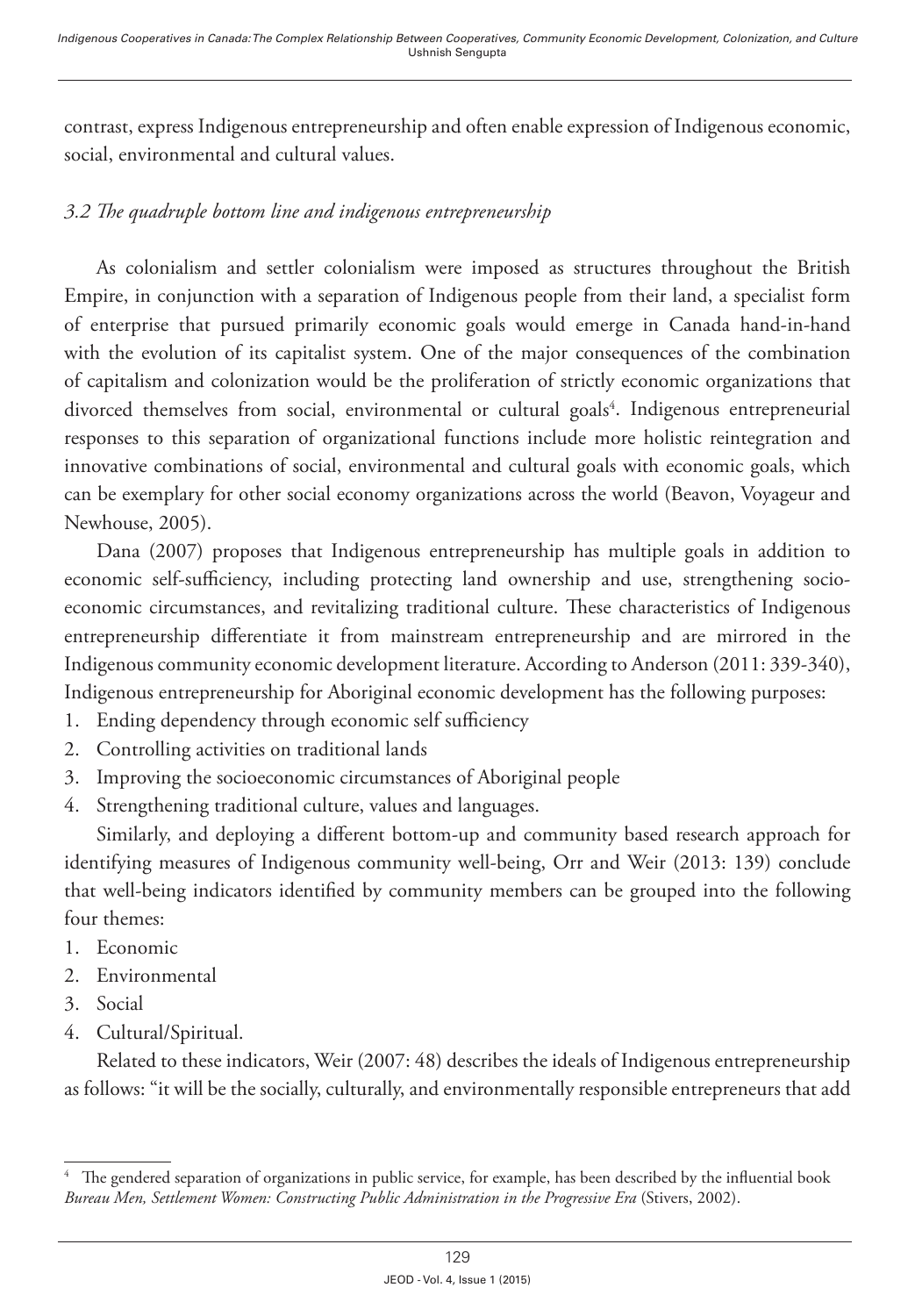to and strengthen sustainable Aboriginal governance and financial independence within and among Aboriginal and non-Aboriginal individuals, organizations and communities in Canada through their business pursuits".

And Giovannini (2015) describes the importance of culture as an integral part of all new Indigenous organizations in the Chiapas region of Mexico, including cooperatives, as part of implementation of the philosophy of *buen vivir* (good living).

Finally, a multi-jurisdictional study on "Arctic Social Indicators" developed by the Nordic Council of Ministers (TeamNord, 2014: 17), which includes Canada's northern territories and regions, has grouped similar indicators under the following six groupings:

- 1. Health and Population
- 2. Material Wellbeing
- 3. Education
- 4. Cultural Wellbeing
- 5. Contact with Nature
- 6. Fate Control.

Anderson's, Orr and Weir's, and TeamNord's categories clearly touch on the broader quadruple bottom line categories of social, financial, cultural and environmental considerations for Indigenous entrepreneurship. They underscore how quadruple bottom line indicators are important across multiple jurisdictions where Indigenous communities are prominent. Scrimgeour and Iremonger (2004), for instance, outline the use of quadruple bottom lines for Maori social enterprise in New Zealand, involving integrated economic, social, environmental and cultural goals. Dalziel, Matunga and Saunders (2006) explain that since 2002, the quadruple bottom line approach has been adopted in the formal devolution of responsibility to local authorities in New Zealand, which has a significant Indigenous population. And Corntassel (2008) describes "sustainable self determination" as the holistic integration of cultural and environmental values and how economic, social, cultural and environmental values are not separable from a holistic worldview for Indigenous communities.

In sum, from community-based measures in Canada, to social indicators for Arctic development policy in the countries of the Far North, to formalized government procurement requirements in New Zealand, the essential components of Indigenous entrepreneurship and community economic development is the quadruple bottom line of financial, social, environmental and cultural goals. Quadruple bottom line organizations can be seen as long-term responses to colonialism via holistically bringing together again organizational functions that were separated through colonialism. With a better understanding of the quadruple bottom line philosophy of Indigenous communities we can now compare it to the cooperative principles.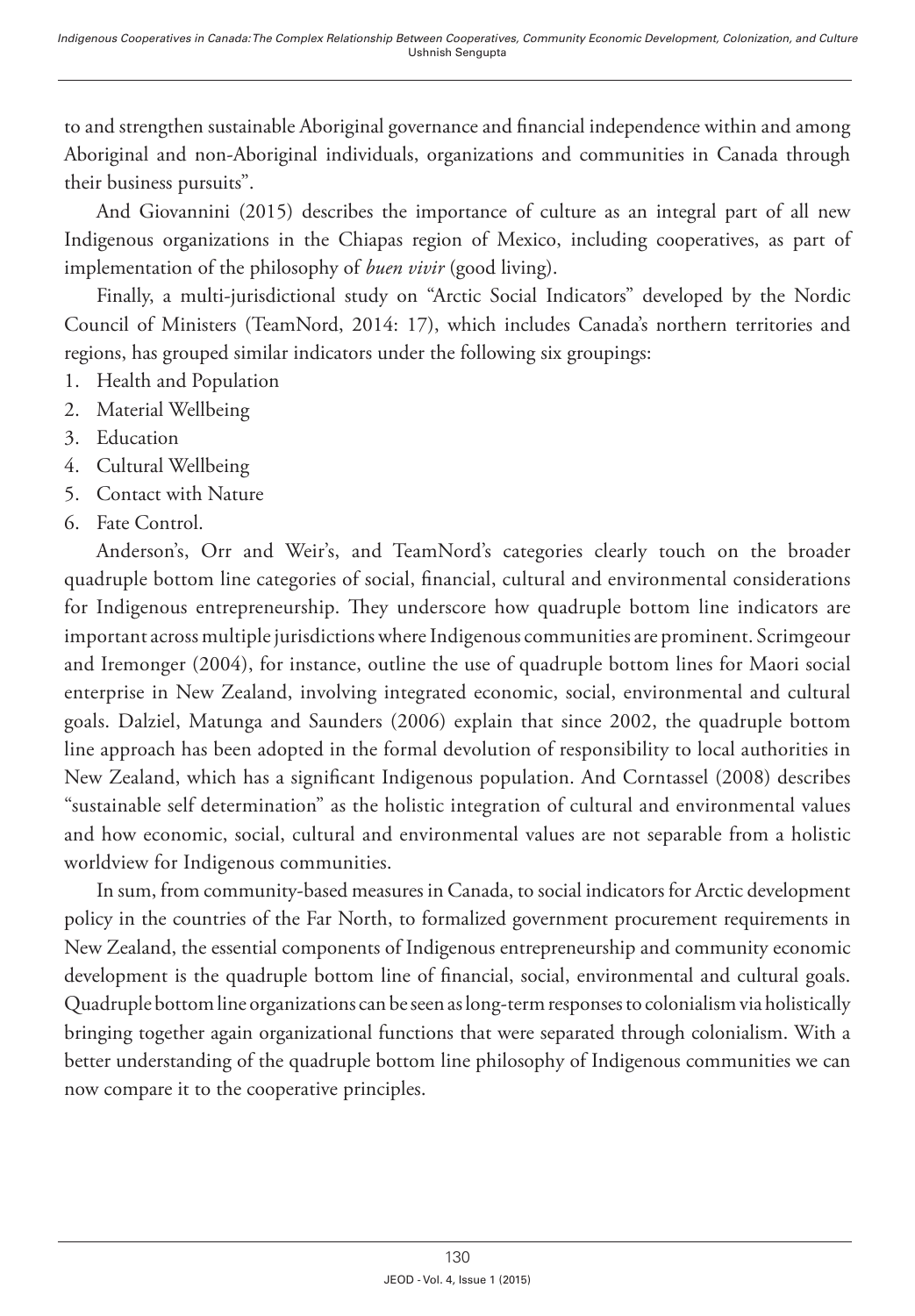## *3.3 The international cooperative principles and Indigenous cooperatives*

A number of authors have discussed the commonalities between the cooperative principles adopted by the International Co-operative Alliance (ICA) and Indigenous values (e.g., Craig and Hamilton, 2014; Harris and McLeod 2014). While potentially compatible, we must however proceed cautiously and critically when conflating the two. I suggest three points for consideration.

First, the cooperative principles are very broad and necessarily had to be so in order to resonate with a plurality of world cultures. The argument for a strong relationship between cooperative principles and Indigenous values and culture, however, would be more convincing if there were more formal references to how (and if) Indigenous values were incorporated consciously into the development of the cooperative principles rather than a *post hoc analysis* fitting Indigenous values to previously developed (and Eurocentric) cooperative principles. As an example from a different context, there are documented references of Indigenous (i.e., Iroquois Confederacy) influences on the US constitution<sup>5</sup>. Another example would be the Quechua Indigenous concept of *buen vivir*and how it has been formally incorporated into the national constitutions of Bolivia and Ecuador (Gudynas, 2011). Giovannini (2015) also assesses the conscious incorporation of *buen vivir* into Indigenous organizations in the Chiapas region of Mexico. Without a body of evidence referencing at least some Indigenous origins of to the ICA principles, the ICA principles can be seen to be, rather, firmly based on Eurocentric origins and values. As confirmed by MacPherson (2012), the cooperative principles do have a "values inheritance" which are decidedly Eurocentric and he proactively questions the translation of Eurocentric cooperative values to Indigenous contexts. Further, MacPherson concludes that efforts to encourage the development of cooperatives among Indigenous communities have not been examined adequately.

It must be underscored that the fact that the cooperative principles have Eurocentric origins is not problematic in itself. For Indigenous communities, problematic issues arise when they are implemented for justifying cooperatives as vehicles for local development when other organizational forms based on Indigenous knowledge and principles are simultaneously devalued, discounted, suppressed, or not even considered as foundations for Indigenous cooperative organizations. This has been historically in evidence in Papua New Guinea, for instance, in the context of colonialism where institutions such as cooperatives which were established to facilitate temporary extraction of resources by non-permanent European settlers declined after the colonizers left (Mugambwa, 2005).

Second, the development of the ICA's cooperative principles was a contested process, particularly around the inclusion of race and gender in the first principle, "voluntary and open membership". The discussion of race, colour, caste, nationality, culture, and language as a cause of

<sup>5</sup> For instance, the US Senate's resolution 331, from the 100th Congress in 1988, acknowledges "the confederation of the original thirteen colonies into one republic was influenced … by the Iroquois Confederacy, as were many of the democratic principles which were incorporated into the constitution itself" (Indian Country Today Media Networks, 2012).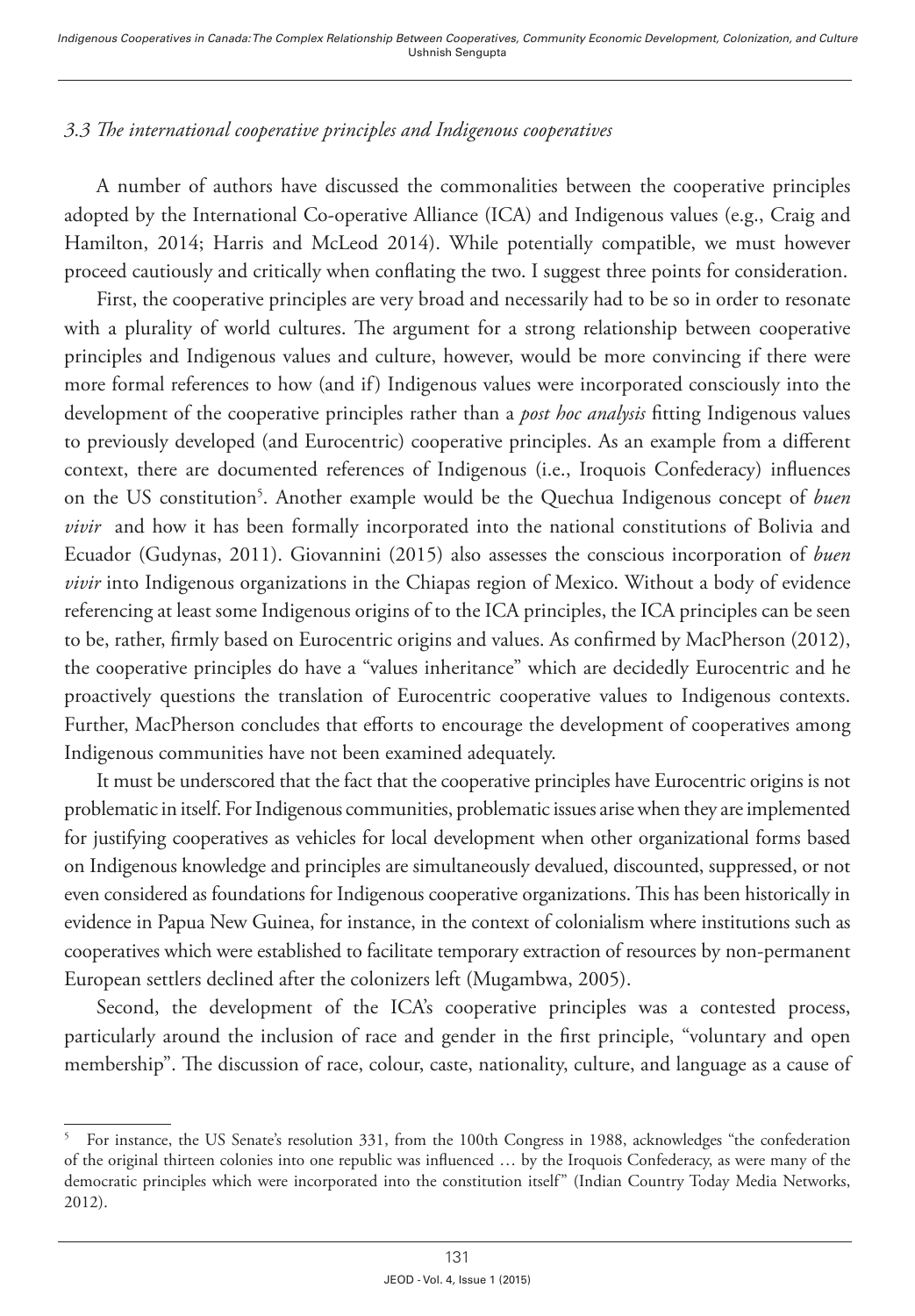conflict in the development of the cooperative principles has been documented in the *Report of the*  ICA Commission on Co-operative Principles (1966) (International Co-operative Information Centre, 2015a)*.* Macpherson (2012: 119) specifically discusses race as a contested space of discussion in the revision of cooperative principles and states that "[s]imilarly, the idea that race should not count was not always easily accepted in places where it demonstrably and historically did". Moreover, in a chapter on Indigenous people and their communities in the document *Coops & the Implementation of UN Agenda 21* particularly discusses the incompatibility between Aboriginal culture and cooperative principles in the context of fragile ecosystems in Australia (International Co-operative Information Centre, 2015b). To the credit of the ICA, in addition to incorporating gender, social, racial, political or religious discrimination in voluntary and open membership the ICA has set a priority aim on auto-determination, applying the UN declaration regarding the rights and wellbeing of Indigenous people (International Co-operative Information Centre, 2015c).

In Canada, other major social economy apex organizations have specifically tried to directly address Indigenous issues in their policies. The Canadian Community Economic Development Network (CCEDNet), an apex organization representing cooperatives and other social enterprises, has, for instance, recommended adoption of a resolution approving the recommendations of the Royal Commission on Aboriginal Peoples. And the apex Canadian cooperative organization, Cooperatives and Mutuals Canada, has also highlighted and financially supported development of Indigenous cooperatives.

Third, cooperatives continue to have a troubled relationship with race in practice. For instance, in highly racially segregated cities such as New York, predominantly white housing cooperatives continue to exclude primarily black applicants as evidenced by published court cases (Malpeli, 1999; Lattman and Haughney, 2011; Yaniv, 2012). According to one columnist, increasing the number of housing cooperatives potentially leads to increased discrimination based on race (Peterson, 1990). These discriminatory housing cooperatives could be seen as following all the international cooperative principles and yet still discriminating based on race. Zitcer (2015) similarly describes exclusivity in food cooperatives in Philadelphia based on race and class distinctions. And Gordon Nembhard (2014) has convincingly shown the historical separation of Black and White cooperatives in the US, and the intentional suppression of Black cooperatives including the use of deadly violence and destruction of property. The US, in particular, has continuing issues with race, and cooperatives reflect this situation as do other organizational structures. In the field of international development related to cooperatives, Burke (2010: 30) is highly critical of cooperative development in an Indigenous community in Brazil, describing how the cooperative "made indigenous people more vulnerable and dependent, failed to promote participatory development, masked the effects of unfavourable state policies, and perpetuated discriminatory distinctions among indigenous people".

In Canada, we need to challenge the notion that cooperatives are and have always been socially inclusive organizations by learning from the discriminatory experiences in other jurisdictions.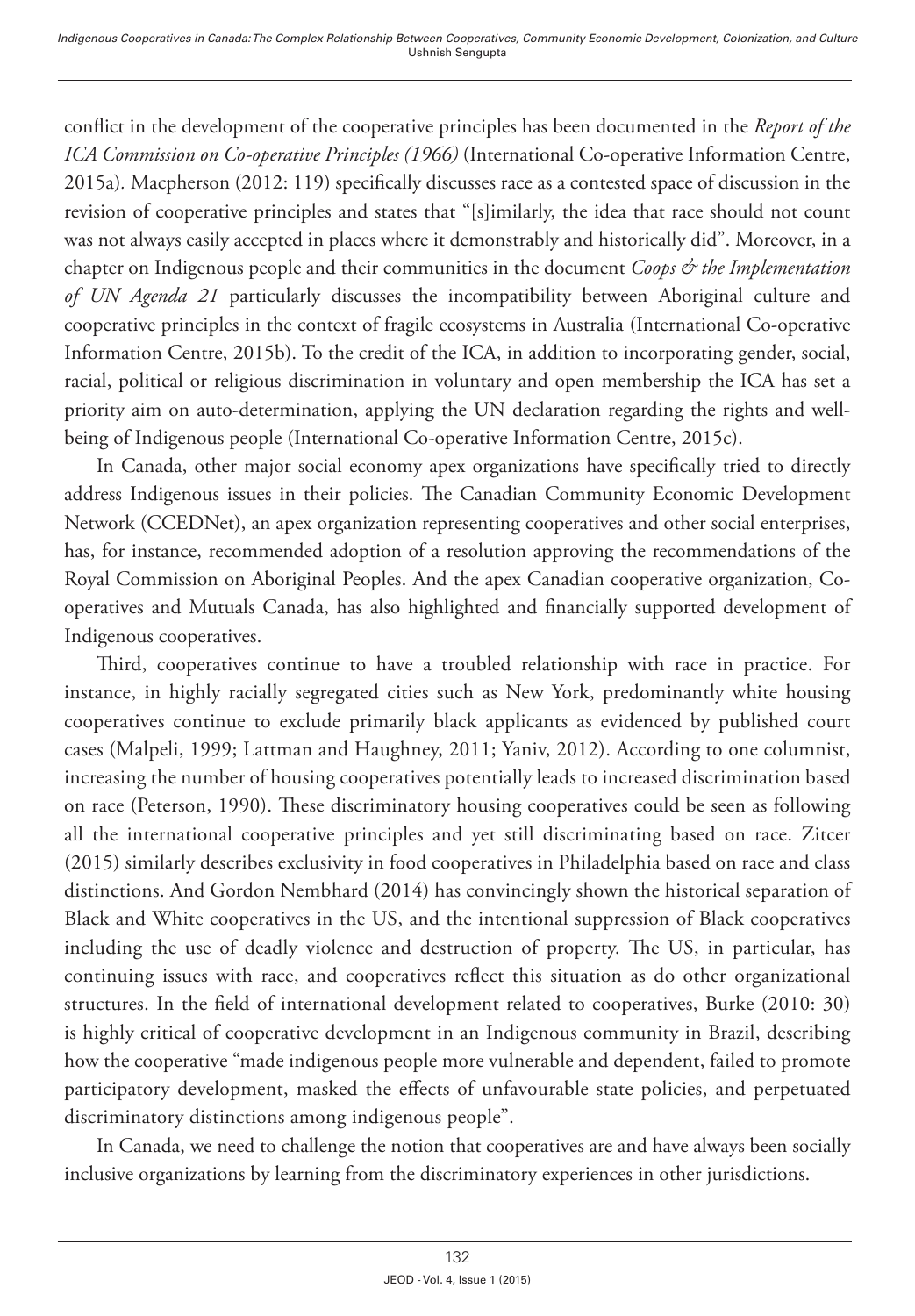These three critical points of reflection dovetail into key issues faced by Indigenous cooperatives in Canada. However, *the* key differences between the ICA principles and Indigenous entrepreneurship in the context of Canada have been the absence of explicit cultural and environmental considerations in the cooperative principles, while Indigenous entrepreneurship as described earlier does include these two crucial elements. While the first principle of "voluntary and open membership" can be interpreted as implicitly including cultural diversity, its weakness for Indigenous cooperatives is that it does not explicitly refer to culture. As explained through quadruple bottom line theory, culture is a salient feature of Indigenous socio-economic organizations, is related to individual and group identity, and has been a major site of oppression in settler colonialism. And, equally, while the last ICA principle, "concern for community," explicitly refers to "sustainable development," it does not mention members' relationship to land, an additional vital notion for Indigenous people. Indigenous people's relationship to the interlinked communities of humans, flora and fauna is centrally mediated through relationship to land, and is different from non-Indigenous conceptualization of environmental sustainability (Trask, 1991). Therefore, a significant gap exists between Indigenous and non-Indigenous concepts of relationship to land and sustainable development in the ICA principles. In sum, the differences between Indigenous entrepreneurship and cooperative principles are significant in terms of the importance of placed on culture and relationship to land and should be considered as vital additions to future iterations of the ICA's cooperative principles.

#### **4. Historical considerations**

#### *4.1 Cooperatives as an instrument of the British Empire*

As has been suggested so far, historically cooperatives are not separable from colonial empire building activities. Pollet and Develtere (2004), for example, outline how colonial officers of different colonizing nations created hundreds of cooperatives in almost every country under colonial control. As opposed to the voluntary and open cooperative membership principles today, membership in these colonial cooperatives was often not free but compulsory (Pollet and Develtere, 2004). In the thoroughly researched book, *Empire and Cooperation: How the British Empire Used Cooperatives in its Development Strategies 1900-1970*, Rhodes (2012) shows how the British Empire was diverse in ideology and therefore enabled both capitalist and socialist organizational forms as part of its development strategies in its colonies. Cooperatives in particular were a more socialist, labour oriented form of organization instrumental in establishing trade across the British Empire, from North America to Africa to Asia, and were thus an instrument of economic development for the broader colonial project of empire building. It is important to establish, however, that it is not the organizational form of cooperatives that is inherently colonial, but rather that cooperatives were utilized as an instrument of colonialism. On the other hand, as this paper will show in the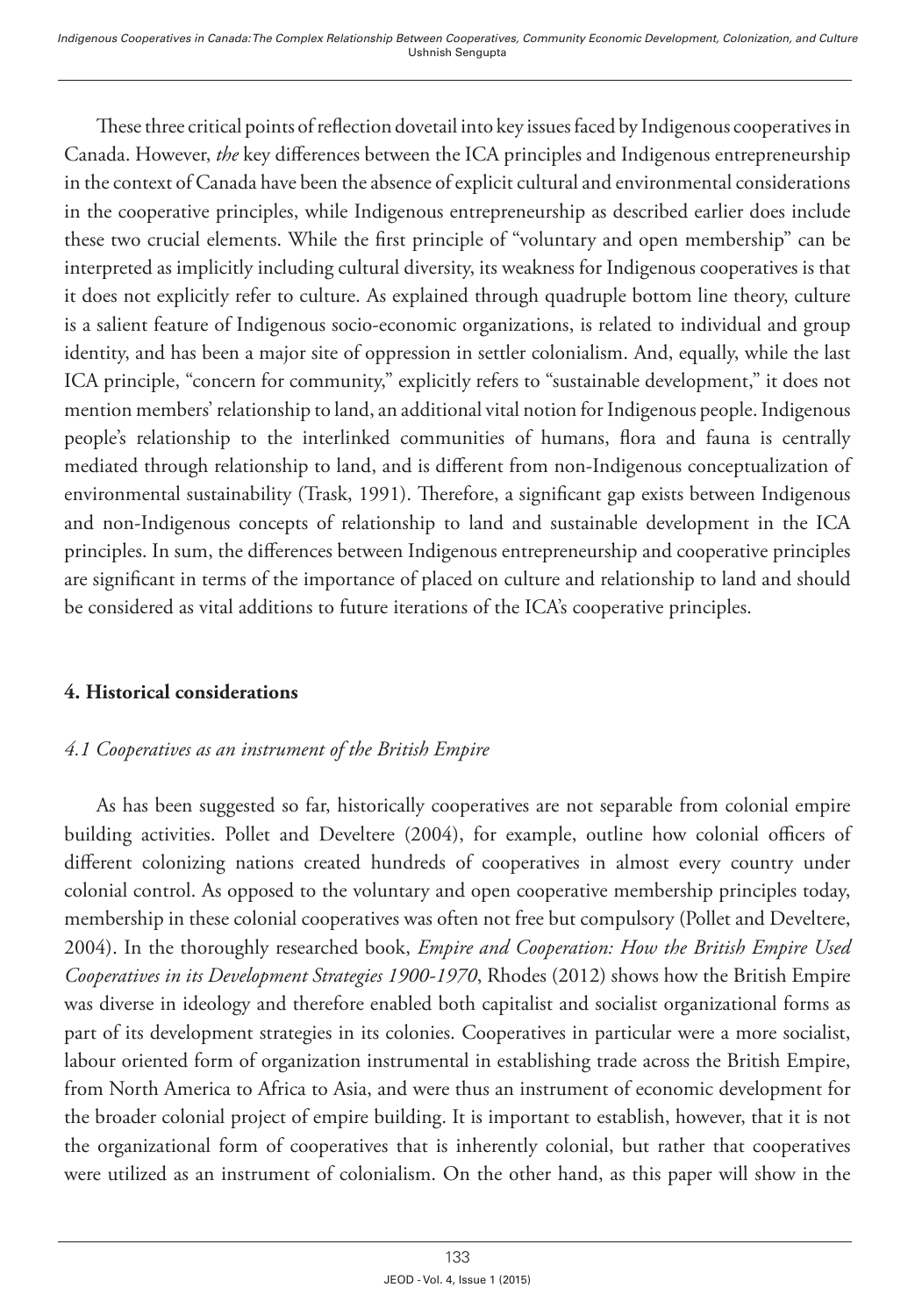case studies, the cooperative form of organization has also been utilized as an effective tool of decolonization by Indigenous communities in the contemporary context.

An early conclusion by Rhodes (2012) is that in the growth of early British cooperatives involved in international trade, moral issues including the exploitation of Indigenous people in the colonies were secondary to the imperatives of trade. British and colonial cooperatives might have had different structures and different class-based rationales from other businesses, but they were primarily businesses that engaged in trade as an integral part of the British Empire's trading system. Hence, the primary imperative of trade of early British colonial cooperatives is in clear contrast with the contemporary definition of cooperatives as social economy businesses that balance social goals with financial goals (Quarter, Mook and Armstrong, 2009).

Moreover, the benefits and advantages of early cooperatives in North America accrued to European settlers and non-Indigenous communities (Fairbairn, 2004). Rhodes (2012) has further argued that across the British Empire the relationship between European settler-led cooperatives and non-Europeans was not one of simple exclusion of membership, it was primarily an oppressive relationship of ethnicity and race. Cooperative sugar factories in Barbados, for example, relied on indentured labour from India working on West Indian sugar plantations. In Canada Scottish and Finnish immigrants setup cooperatives as ethnic groups (MacPherson, 1979). Although these early Canadian cooperatives set up along ethnic lines were intended to strengthen each community's power and economic position versus the mainly British-born elite, they also excluded Indigenous communities (Fairbairn, 2009). Therefore cooperatives were being utilized simultaneously to counter and to implement different forms of ethno-racial oppression. The early British cooperatives, particularly those involved with international trade, did not thus have social equity motivations that included racial diversity, and intentionally were not inclusive of racially different Indigenous people in the British colonies.

Rhodes (2012) also describes how the International Co-operative Alliance was initially built by the British liberal elite. Key members of the British liberal elite who were influential to the overall cooperative movement included Henry Wolff, who was heavily influenced by German cooperative thought and who directly influenced Alphonse Desjardins in setting up cooperative credit in Quebec, and Sir Albert Henry George Grey, 4th Earl Grey (governor general of Canada from 1904 to 1911 and previously administrator of Rhodesia between 1896 and 1898). These and other British liberal elites who led the diffusion of the European cooperative movement from continent to continent also brought along with them colonial and racist belief systems which led to either outright exclusion, often coerced, or restricted labour use of Indigenous populations by cooperatives. Earl Grey, as one example, had Christian beliefs that extended to virtues of cooperative production for poorer sections of society both in Britain and for White colonial settlers, virtues that however did not extend to local Indigenous populations whom he considered to be "savages".

And most pertinent to this study, Rhodes (2012) points out how early British cooperatives included vertical integration of consumer oriented wholesale societies in Britain with producer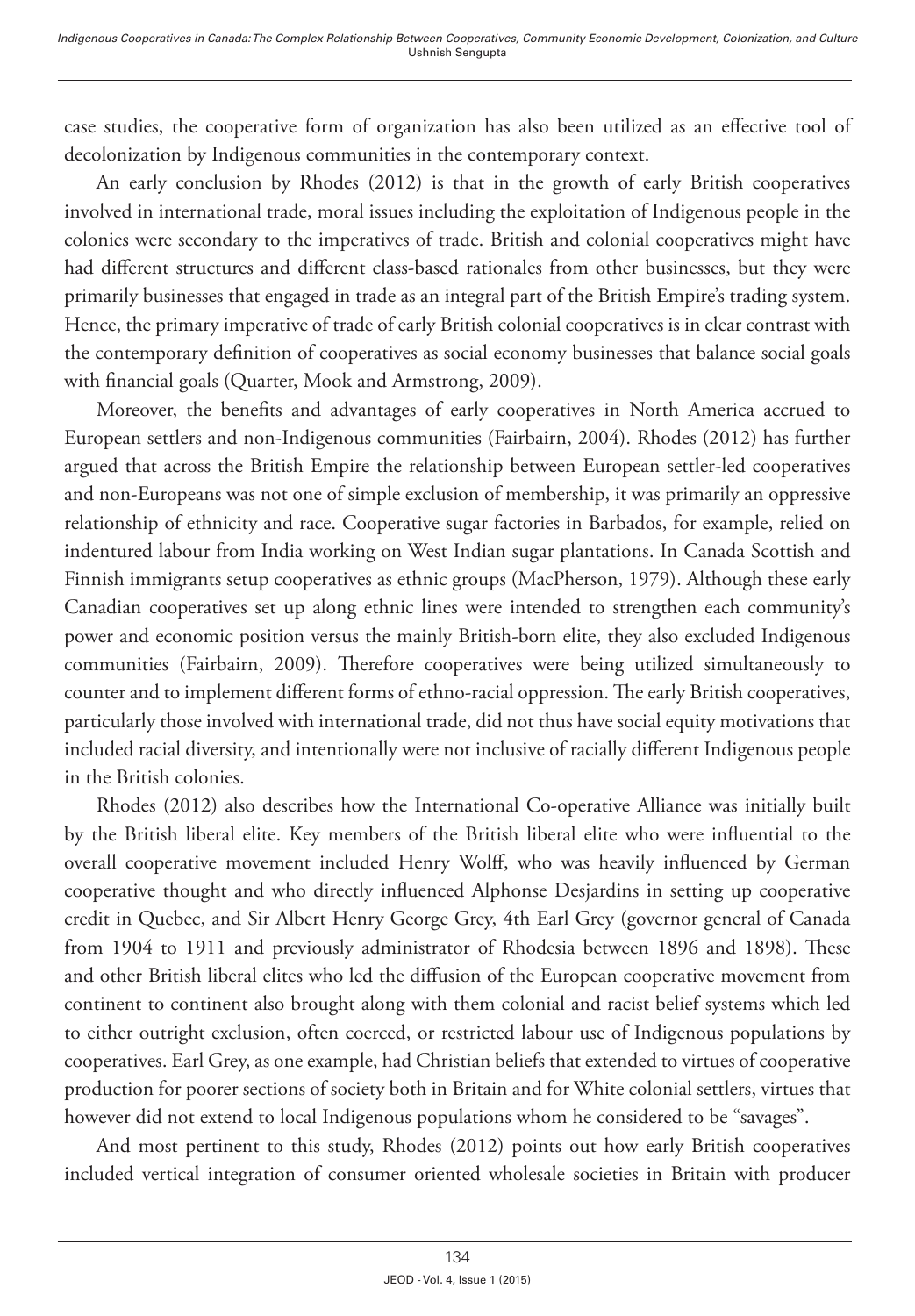cooperatives in its dominions and colonies<sup>6</sup>. While these vertically integrated cooperatives performed an important function in meeting local demands for low-priced food (since local British agriculture had an inability to feed Great Britain's growing population) they also had devastating effects on Indigenous populations. Trading patterns established with Canada, Australia, New Zealand, and South Africa required increasing development of land for farmland, which required clearing Indigenous people from their land. Therefore, although British consumer cooperatives in imperial times were successful in keeping the price of imported food low enough to meet the demands of member consumers throughout Great Britain, the social and economic costs to Indigenous populations in the colonies were extremely high. While environmentalists today, including many associated with the cooperative movement, encourage consumers to consider not only the nominal purchase cost but also the social and environmental costs of uneven North-South value chains and excess carbon emissions utilized in growing and transporting food, the cooperative-promoting socialists of the British Empire did not encourage British consumers and cooperative members to consider the social costs of food and consumer goods imported from the colonies (MacPherson, 2007).

#### *4.2. Omissions and revisions in the history of the cooperative movement in Canada*

The original inhabitants of North America were the first people on the continent to implement collective, cooperative and communal practices (Curl, 2012). In Canada, the first organizations with European cooperative characteristics, emerging at first in the historical and political economic context of settler colonialism described thus far, were set up in English Canada in the mid 1800s and early 1900s (Macpherson, 1979). As Fairbairn (2004) outlines in his essay *History of Cooperatives*, formal co-ops were an integral part of the process of colonization in Canada and what was to become the Continental US. Initially, formal cooperatives were an economic class-based response by newly arrived European immigrants to monopolies established by the ruling class and political elites. Thus, initial formal cooperative development in Canada and in most of North America was not inclusive of nor intended for the benefit of Indigenous communities (Fairbairn, 2004). And while Indigenous communities had been practicing cooperative forms of organization for centuries before European contact, the first *incorporated* Indigenous cooperative in Canada would only emerge in the province of Saskatchewan in 1945. This paper argues an analysis of cooperative history in Canada solely based on class dynamics detached from race dynamics is therefore insufficient, for explaining the development of Indigenous cooperatives.

<sup>6</sup> Similarly, MacPherson (2007: 224) describes the colonial origins of cooperatives involved in food trading: "More commonly, though, organized co-operative movements outside Europe were started through the direct action of imperial and colonial governments. Such imperial powers as the United Kingdom, France, and Germany generally encouraged the formation of co-operatives for many reasons. In some instances, they wanted to develop colonial economies, especially for the export of staple commodities, like sugar, tea, cacao, and grains: creating marketing co-operatives was often a very useful way to do so".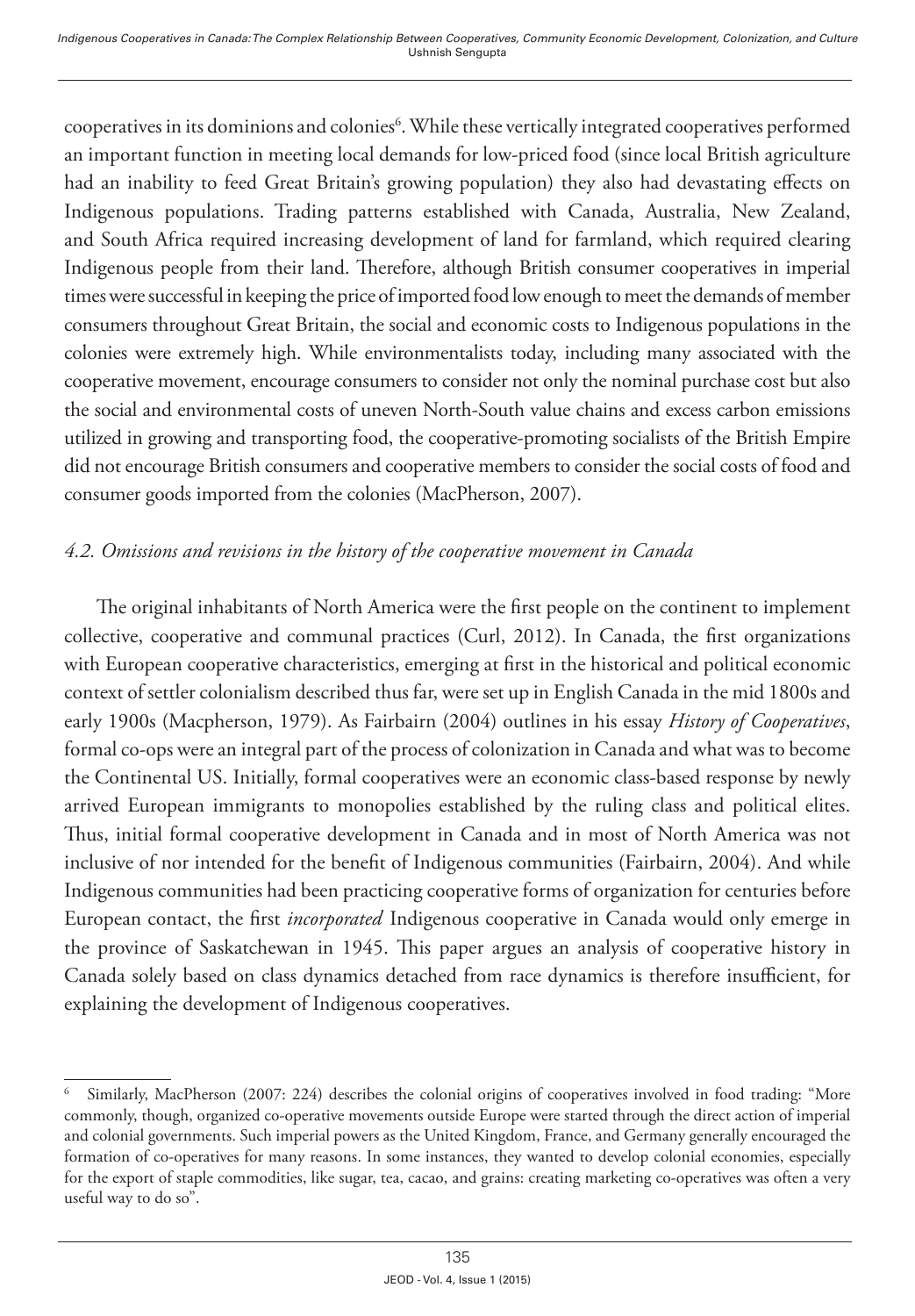The mainstream cooperative movement narrative in Canada tends to focus on a linear, Eurocentric sequence of events that is eviscerated from the broader context of the relationship between Indigenous and settler communities including the colonization of North America. It situates the first documented formal Canadian cooperative as a fire insurance organization established in 1852 in Nova Scotia and the first co-op store in Stellarton, Nova Scotia in 1861. Cooperative creameries and fruit-growers co-ops established by farmers to free them from exploitative middlemen in the 1890s then generally follows, with the addition of the first Knights of Labour worker cooperatives in the late 1800s and early 1900s, the emergence of Desjardin's *caisse populaire* in Quebec, and later on by the 1930s the Antigonish movement's co-op stores and its fishery and mining sector co-ops (MacPherson, 2009). Usually as a footnote, the first Indigenous cooperatives in Canada are included as having been incorporated in the province of Saskatchewan in 1945, involving the fishing industry, while the first Inuit cooperatives are pointed out as having started in Kangirsualujuaq, Quebec and Killiniq Island, now Nunavut, in 1959, with significant government assistance.

The history of cooperatives in Canada presented as such is incomplete, however, without the historical context of concurrent colonization activities. When we add in the historical context of simultaneous colonial projects, the history of cooperatives in Canada can be seen to fit, in its founding stages at least, with the larger colonial project. Two additional historical dimensions relevant to the intersection of Indigenous people and cooperatives in Canada must thus be brought into the historical record—nation and race. Their consideration offers an alternative history of cooperative development in Canada.

While the economic, class-related struggles of European settlers marking the establishment of formal cooperatives across the prairies was occurring, a more lethal form of race warfare was simultaneously taking place in the reduction of land use and food sources for Indigenous communities. On the whole, the population of Indigenous communities in the prairies was greatly reduced due to epidemics from diseases brought by Europeans, such as smallpox. The major epidemics, recorded in 1780, 1819, 1838 and 1869, caused half of the population to die during each epidemic (Stonechild, 2014). The reduction of the Indigenous population through disease was not effective, however, in removing communities from use of land required by settlers. Stonechild (2014) provides a description of how the Saskatchewan region had been inhabited by Indigenous people since 9000 BCE, as determined by archaeological evidence of hunters using spears to hunt buffalo. The buffalo which roamed through a large area of the Canadian and American prairies provided the primary needs of the plains First Nations, including meat for food, hides for shelter and clothing, and bones for tools. In *The Destruction of the Bison*, Isenberg (2000) explains the human-led decline of the North American bison population from an estimated 30 million in the year 1800 to fewer than 1000 by the late 1800s. It was during this manufactured food crisis for Indigenous communities that the original treaties were negotiated across Saskatchewan between 1869 and 1907. Therefore, at the same time that cooperatives were being utilized to secure land usage and food for a growing number of European settlers, Indigenous communities were being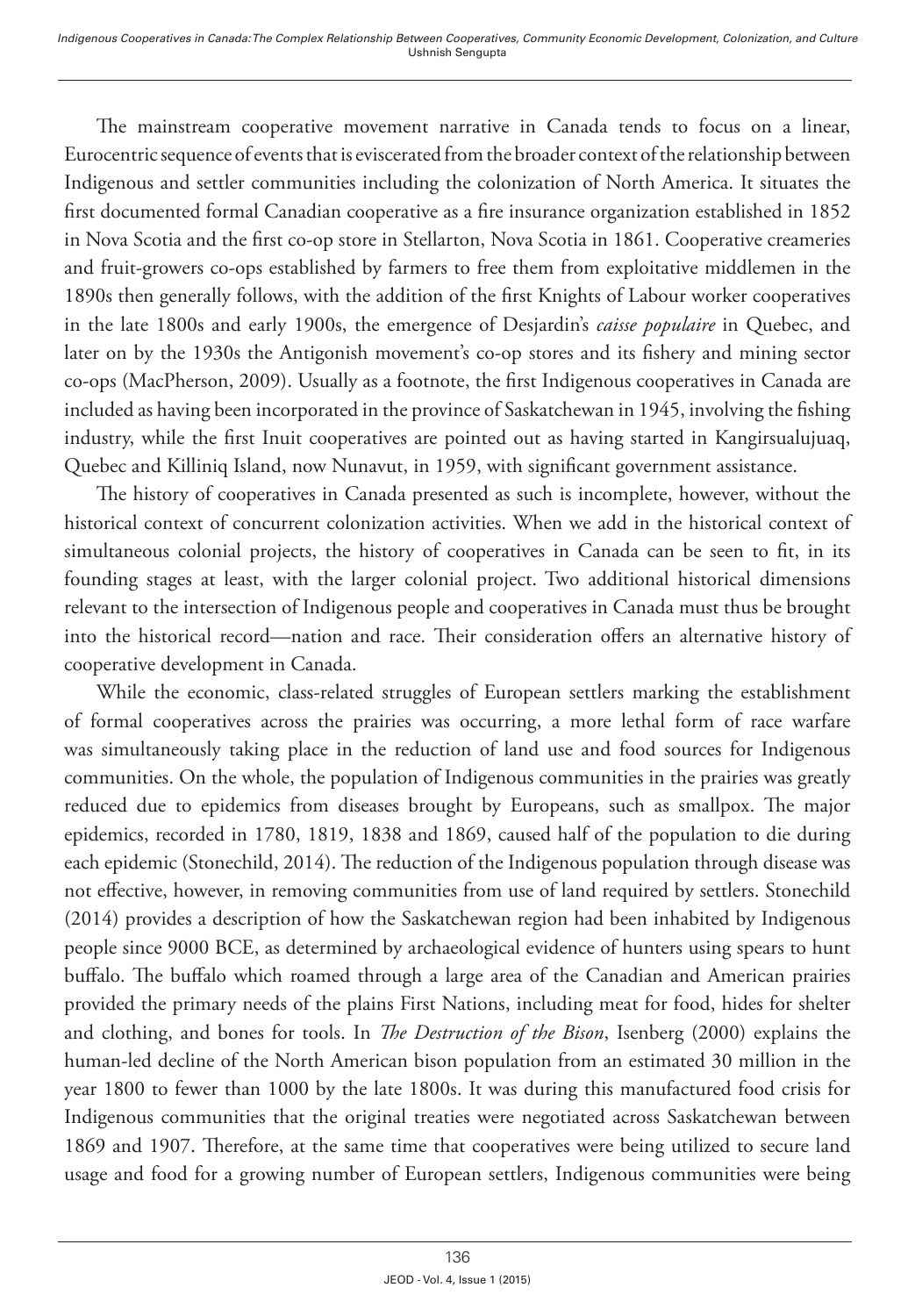simultaneously decimated through multilevel strategies including reduction of their food sources and traditional lands to clear "new" land for the settlers7 . Thus, it is no exaggeration to claim that the first cooperatives established by settlers on traditional Indigenous lands were simultaneously instruments of class liberation and eventual nation-building for European settlers and instruments of oppression for Indigenous communities, limiting economic opportunities for Indigenous communities and displacing the cultural knowledge of Indigenous populations in the process.

#### **5. Canada's Indigenous cooperatives: Contexts and case studies**

This section begins to fill in the alternative history and contemporary situation of Indigenous cooperatives in Canada. Since Saskatchewan was the province where the first incorporated Indigenous cooperative was established, this section details Saskatchewan government policies regards cooperatives and its historical relationship with Indigenous communities.

# *5.1 Settler and Indigenous relationships in the province of Saskatchewan*

As described by Fairbairn (2009), Saskatchewan's formal cooperatives started with European settlement paralleling similar developments in Australia, Kenya and South Africa, where British Empire colonization activities were integrated with cooperative development. In Canada, the British and subsequently Canadian governments created the possibility of Eurocentric cooperatives by introducing legislation, market economies, and cleared land for thousands of settlers with European experience and ideas. To further develop a nationally focused economy, Canadian governments historically provided agricultural cooperatives with subsidies for seed and machinery, assisted in the shipment of livestock, and provided market intelligence (Rhodes, 2012). By the 1920s, the province of Saskatchewan had formed a cooperative branch and in the 1940s established Canada's first Department of Co-operatives. These historical developments enabled Sakatchewan to be the province with the highest number of cooperatives per capita today.

Fairbairn (2009) astutely observes that settlers who came to Saskatchewan, however, did not necessarily come with an initial desire to create cooperative communities. Settlers found what Indigenous communities had known for thousands of years: that it takes cooperation to deal with the prairie geography, climate and sparse population. Settlers did not have existing community mechanisms for cooperation as the Indigenous communities did, and the settlers had to build cooperative mechanisms and organizations in a non-linear process that involved both successes and failures (Fairbairn, 2009).

<sup>7</sup> The settlement of North American prairies that went hand-in-hand with removal of Indigenous populations from the land has been described in chilling detail by Daschuk (2013) in the book *Clearing the Plains: Disease, Politics of Starvation, and the Loss of Aboriginal Life*.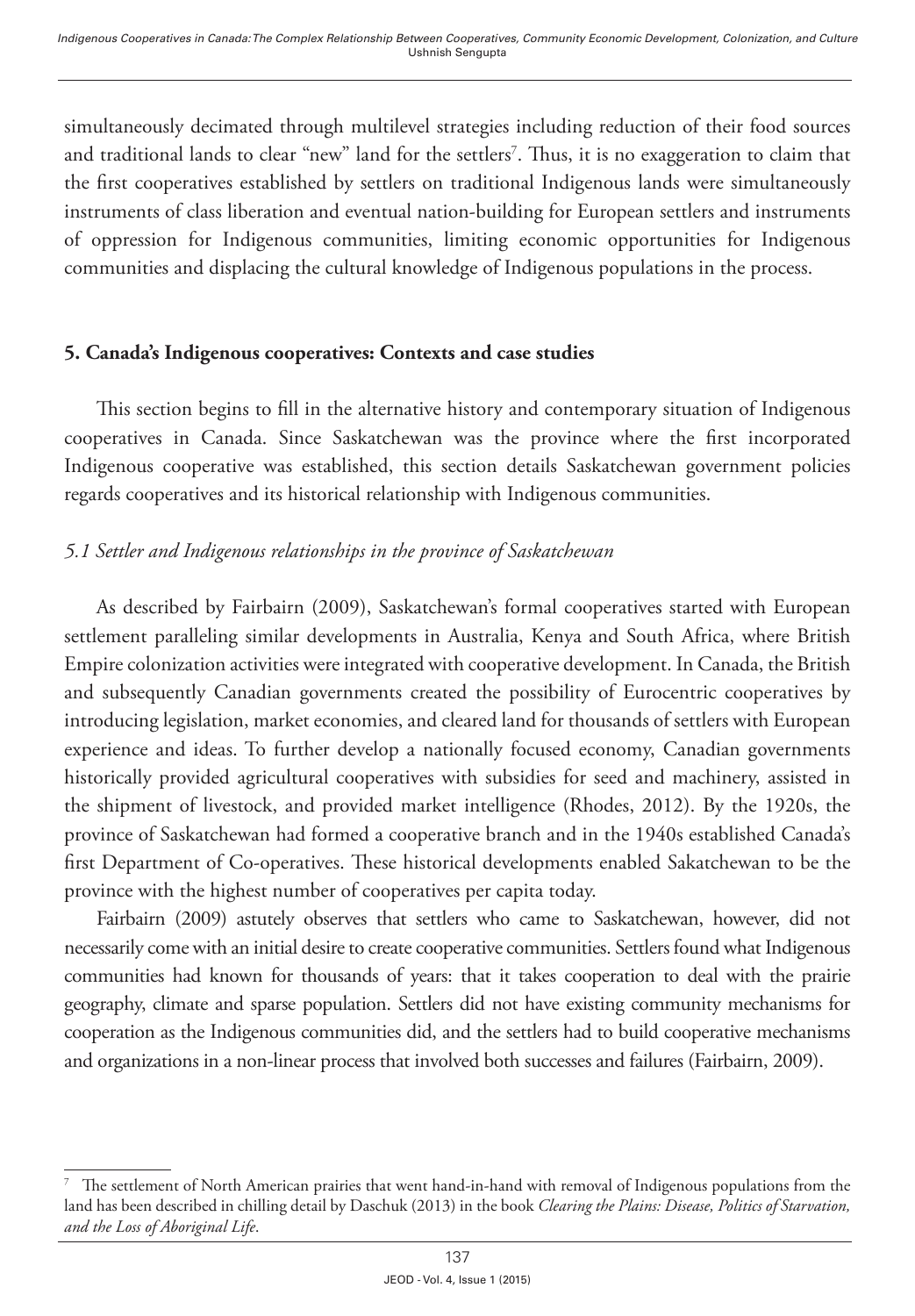# *5.1.1 Indigenous food systems and the Saskatchewan agricultural economy*

In the book *Lost Harvests*, Carter (1990) details the experience of Indigenous farmers on the prairies. Carter is careful to point out how not all Indigenous people were farmers. Additional forms of obtaining food such as hunting and fishing were prevalent, but a significant proportion of Indigenous people on the prairies had long-term farming experience. Indigenous farming practices were often related to nomadic practices that involved moving with the seasons and food sources, and were environmentally sustainable by leaving minimal long-term impact on land. Prior to European contact, 75 per cent of food consumed by Indigenous communities on the prairies consisted of agricultural products including Indian corn, maize, beans and squash. Indigenous knowledge of local agriculture included: awareness of vegetation in the local environment; when and how to harvest it; patterns of rainfall, snow and frost, and the seasonal availability of water; and knowledge of soil varieties and suitability of different crops. However, Indigenous knowledge of local conditions was not utilized in Eurocentric cooperatives, and Indigenous communities on the prairies were prevented in many ways from developing their own formal organizations utilizing Indigenous knowledge. Indeed, given the food crisis manufactured by the slaughter of the buffalo and restrictions on land use, Indigenous knowledge of local agriculture could have alleviated conditions of poverty and starvation in the mid-to-late 1800s.

The government of Canada implemented discriminatory farming policies for Indigenous communities for two purposes. The primary purpose was to restrict the use of land by Indigenous communities to small areas in order to open up land for settlers (Carter, 1990). The secondary purpose was to create experienced farm labour to be utilized on a temporary basis on settler farms when required rather than as permanent full-fledged members of producer organizations set up by settlers, including cooperatives. At the same time, reserves were set up in geographical locations that would not interfere with European settlement of land, and often this meant reserves were setup on land areas not suitable for farming (Carter, 1990). Moreover, railway lines and other forms of transportation were often distant from reserves, preventing Indigenous farmers from selling surpluses to markets, which was vastly different from the access to transportation provided to European settler farmers. Therefore at the macro-economic level, government policy was not supportive of Indigenous farming as a form of economic development. As a result, most Indigenous communities resisted by maintaining their way of life involving hunting and fishing, rather than permanent agriculture.

Meanwhile, successive governments failed to fulfil treaty promises of agricultural equipment and land and only minimal agricultural supports were provided, which served to maintain restrictions on use of land by Indigenous communities. At the micro-economic level, local government appointed "Indian agents" implemented a restrictive "pass system" to limit the movement of Indigenous farmers to leave the reserve and sell goods and services. In the market based agricultural economy that was developed by the early 1900s, Indigenous farmers were seen as competitors by settlers rather than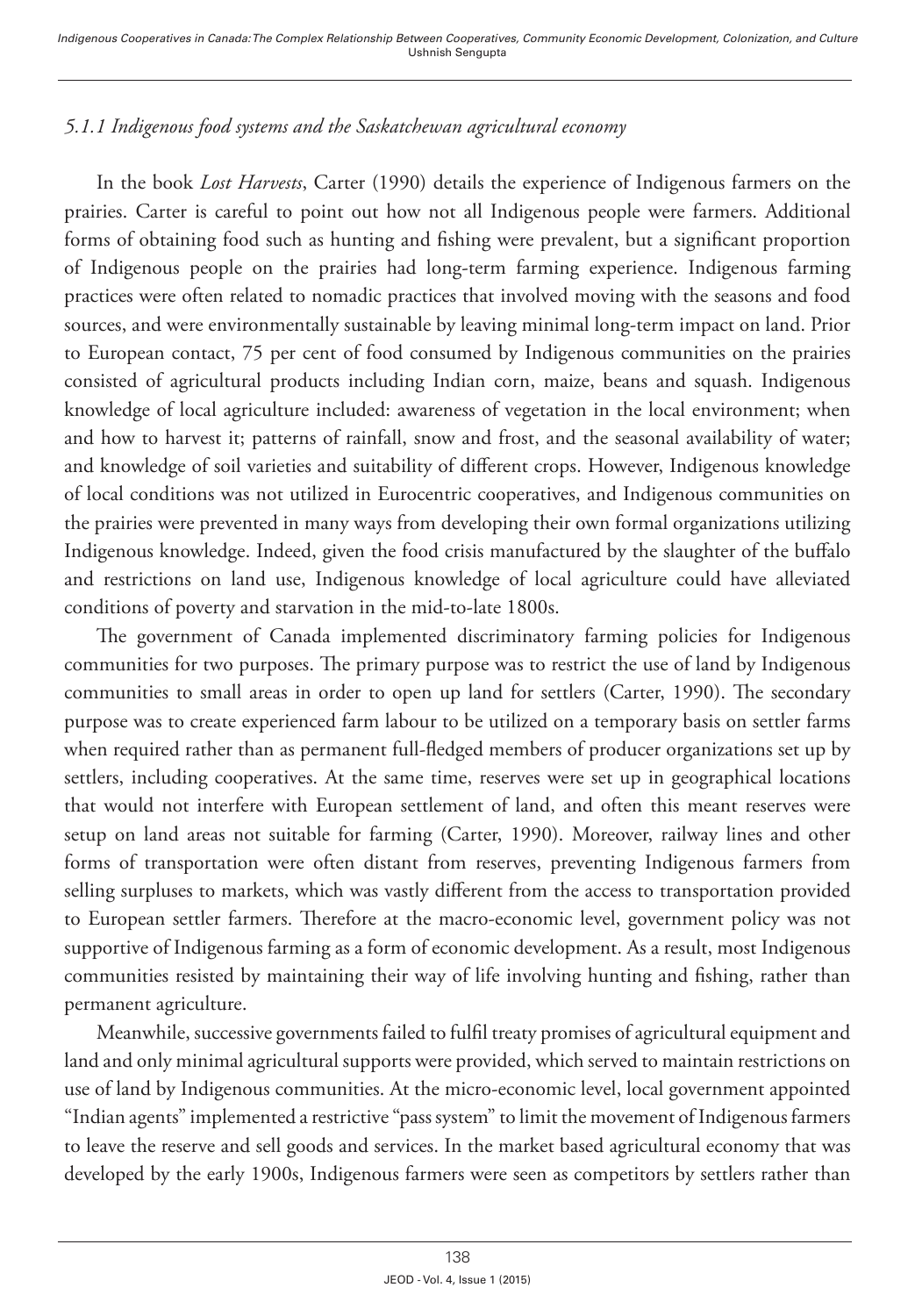collaborators, and thus were also not seen as possible cooperative members. Consequently, the Canadian agricultural cooperatives that become firmly established by the early 1900s were enabled by government policies which also negatively affected Indigenous communities, essentially removing Indigenous communities from land in order to enable free and cheap land and limit competition for settler farmers. At the local level, cooperatives enabled settler farmers to jointly market and purchase required goods, but purposefully excluded Indigenous farmers from participating in these organizations as full-fledged producer members. Government policy interaction with Indigenous agriculture, therefore, was markedly different from policies towards settler agriculture. Whereas settler farmers were being encouraged to cultivate more land, use their surpluses to feed the rest of the continent and to export additional surpluses to other parts of the Empire, Indigenous farmers were being restricted to use less land, and grow food for local consumption but not for export.

Given this colonial history of the cooperative movement, this paper argues that the euphemistic slogan used by the cooperative movement in the early 1900s, "Each for all and all for each" (MacPherson, 1979), is incomplete without a deeper analysis through the lens of race. The government policies and conditions that enabled European settler cooperatives to grow during the early 1900s were only one side of the same coin that involved corresponding enclosure of Indigenous land and already-established traditional communitarian and cultural ways of life<sup>8</sup>. Historically, therefore, the incorporation of the first Indigenous cooperatives in Saskatchewan in 1945 must also be seen in the light of settler colonialism and government intentions of assimilating Indigenous communities, rather as a part an Indigenous community-led movement.

But the more recent history of Indigenous cooperatives has seen a resurgence of Indigenous culture and knowledge today. In order to more fully account for this relationship, new developments, and as an extension of cooperative history as filtered by the traditionally missing dimensions of nation and race, in what follows I present two different case studies of Indigenous co-ops—a topdown, government initiated cooperative at Kinoosao, and the second more recent case study of a bottom-up Indigenous community-led cooperative, namely the Northern Saskatchewan Trappers Association Cooperative (NSTAC).

#### *5.1.2 Case study 1: Kinoosao Cooperative9*

Saskatchewan is known as "Canada's cooperative province" since it has the highest number of cooperatives per capita (Fairbairn, 2007). Saskatchewan's cooperative economy was based on the

<sup>8</sup> Compounding the hardships lived by Indigenous communities in Saskatchewan (as in the rest of Canada), governments and churches played a major role in establishing residential schools, such as Regina Indian Industrial School in 1890 which involved removing children from their families and training them as labor for settler enterprises (Stonechild, 2014). The legacy of residential schools with last residential school being closed in Saskatchewan, in Duck Lake, in 1996 continues to affect Indigenous communities today (Truth and Reconciliation Commission Canada, 2015).

<sup>9</sup> Summarized from the thesis by Quiring (2006).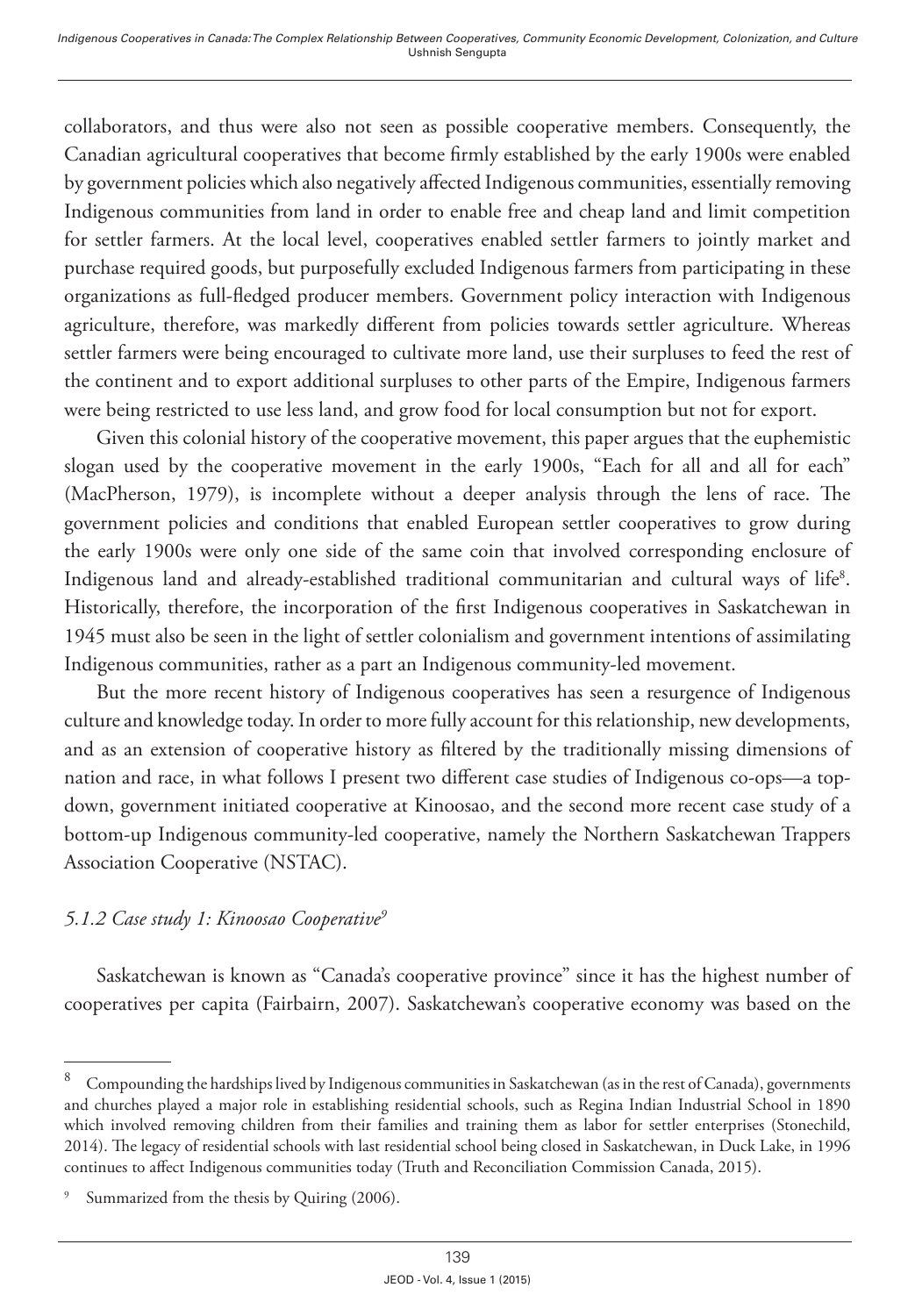agricultural cooperatives setup by European settlers. The Co-operative Commonwealth Federation (CCF) party led government of Saskatchewan between 1944 and 1964 and was particularly instrumental in enabling cooperatives, and developing the first incorporated Indigenous cooperative in Canada. The CCF Government of Saskatchewan and the leadership of Tommy Douglas is well known in Canada for its socially progressive policies, the most famous being Medicare. In social economy circles, the CCF Government of Saskatchewan is also known as a progressive supporter of the cooperative movement. The CCF Government of Saskatchewan is less well known for its assimilationist policies implemented on Indigenous communities (Quiring, 2002). This major policy inconsistency is based on philosophies of socialism and of European dominance which assumed that Indigenous people would be better off if they were assimilated into Euro-Canadian society. Successive CCF governments were opposed to fulfilling Indigenous rights as laid out in treaties and even federal Canadian legislation such as the *Indian Act*. To implement a policy of assimilation for Indigenous communities, some of which maintained a seminomadic lifestyle, the CCF founded new villages in newly cleared areas of the Boreal forest in northern Saskatchewan. Instead of enabling Indigenous community-based, organic pattern of settlement, the CCF concentrated education, health, and social services in fewer and larger Indigenous settlements. This provided the government with the ability to limit service provision costs under the guise of efficiency and effective monitoring and regulation of Indigenous communities.

Quiring (2006) describes a specific example of cooperative development in Northern Saskatchewan that is illustrative of this top-down, government-led approach. In the 1950s, the CCF established a brand new village of Kinoosao to assimilate the Indigenous population around Reindeer Lake and for commercial exploitation of the lake's fish stock. A fish processing plant, school, and a post office were set up by the provincial government at Kinoosao, subsequently becoming popularly known as "Co-op Point". The fish processing plant required both labour from the local Indigenous population and fish supplies, which required legislation limiting sales of fish to the province. The province of Saskatchewan and the non-Indigenous settlers organized the fishing operations and fish processing plant on cooperative principles. A top-down government-driven initiative from the beginning, the operations failed to involve any substantial consultation with the local Indigenous communities. The pattern of setting up towns, with stores, government offices and fish processing plants was repeated in a number of Northern Saskatchewan locations (Quiring, 2006). While the CCF government had a socialist agenda, the establishment of these governmentled towns serves to demonstrate that a socialist agenda does not necessarily mean class liberation for all and that racial oppressions have continued to exist hand-in-hand with progressive policies. A combination of legislation, directed investment, and cooperatives were utilized by the province of Saskatchewan to settle Indigenous communities and replace Indigenous practices and food economies in both agriculture and fishing. And, in the process, cooperatives were a "cornerstone" strategy for the development of Northern Saskatchewan by the CCF. Moreover, just as cooperatives were integral to the British Empire and global colonization, they were important to Canada's federal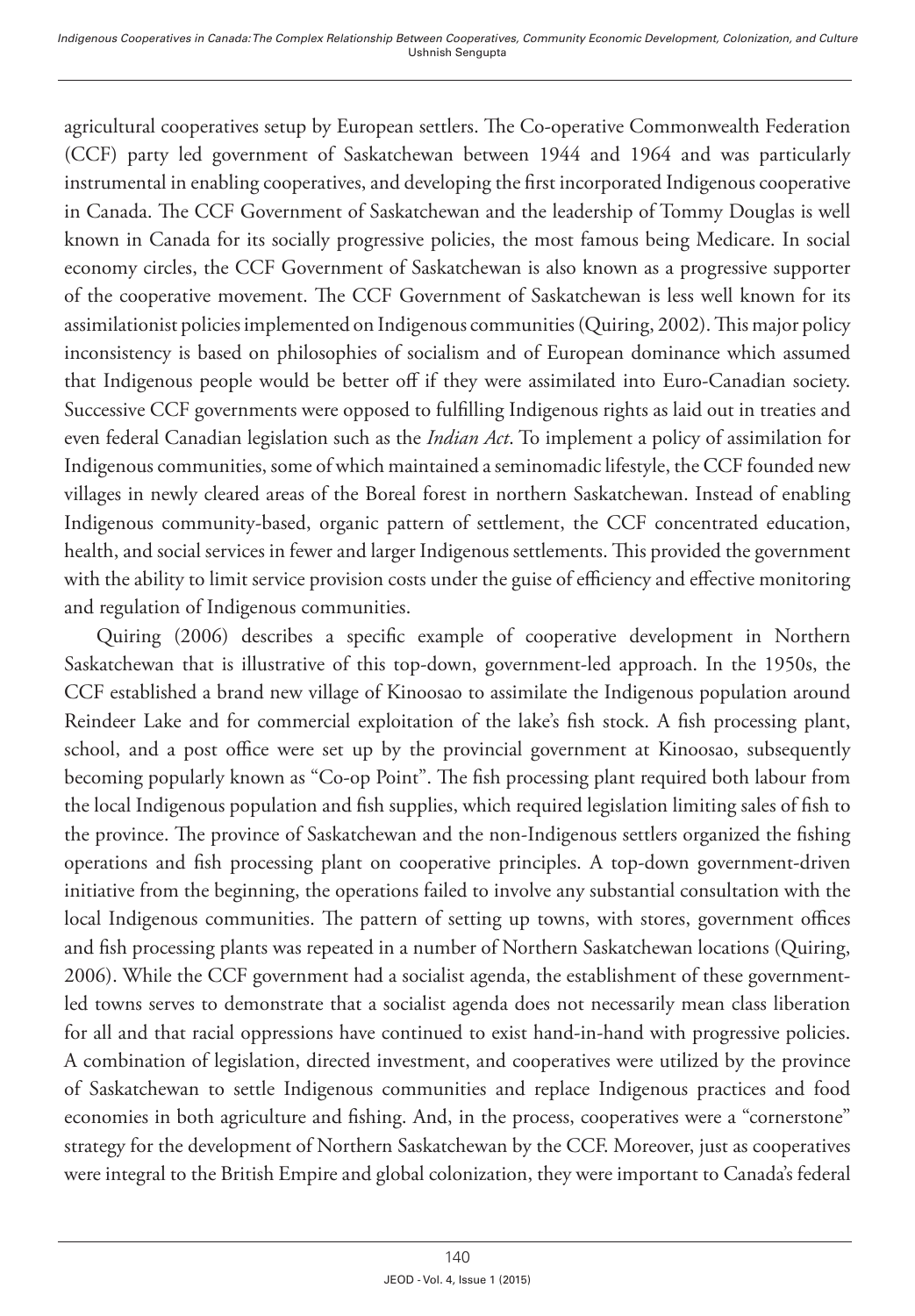and provincial governments in local colonization of Indigenous communities. As a result of topdown government policy implementation rather than grassroots community development, by 1975 the highest number of Indigenous cooperatives was located in the Prairie provinces (Mitchell, 1996).

# *5.1.3 Case study 2: Northern Saskatchewan Trappers Association Cooperative (NSTAC)10*

In a contrasting case study to Kinoosao, the Northern Saskatchewan Trappers Association Cooperative (NSTAC) was incorporated in 2007 as a non-profit cooperative established by Indigenous trappers in northern Saskatchewan, although the organization existed for fifty years prior to incorporation as a non-profit. The NSTAC enables cooperative socio-economic activities among Indigenous individuals who are geographically separated by large distances, and that from different socio-historic backgrounds. Trapping is a traditional Indigenous activity related to livelihood and is treated by NSTAC members not as a form of resource extraction but, rather, as a form of stewardship of the land, implementing sustainable practices over multiple generations. The cooperative structure enables the practice of traditional Indigenous governance within a formal organizational structure. Most significantly, the NSTAC has ensured as a main objective the transfer of Indigenous knowledge and culture from one generation to the next through further involvement in the local school curriculum: "Trapper education is an important goal of the NSTAC on many levels. It serves as a way of decolonizing education by providing a place of indigenous science and knowledge in the school curriculum" (Pattison and Findlay, 2010: 33).

In addition to increasing the use of Indigenous knowledge in schools, the NSTAC has enabled continuity of cultural knowledge through families working together. The NSTAC also enables Aboriginal women to take part in providing family livelihood. In short, the NSTAC demonstrates quadruple bottom line organizational characteristics by combining social, financial, environmental, and cultural goals.

The effect of government policy has not been consistently positive with NSTAC, however. NSTAC incorporated as a cooperative to increase its legitimacy in the eyes of external stakeholders, which includes the Saskatchewan provincial government as a major funder. Moreover, the Canadian federal government signed an *Agreement on International Humane Trapping Standards* (AIHTS) with European countries to enable continued access for animal fur based products for European markets. The cost of new traps that meet the AIHTS requirements was three to four times the cost of the older traps, and was identified as the most pressing issue for NSTAC when Pattison and Findlay's (2010) research project was completed. Although the federal government signed the agreement, no corresponding financial support was provided to NSTAC to mitigate the higher cost of the new required traps. Therefore, NSTAC not only provides an example of successful integration of Indigenous knowledge in a cooperative organization, it also demonstrates the continued tensions with changing government policy and even international market pressures.

<sup>&</sup>lt;sup>10</sup> Summarized from the cases study published by Pattison and Findlay (2010).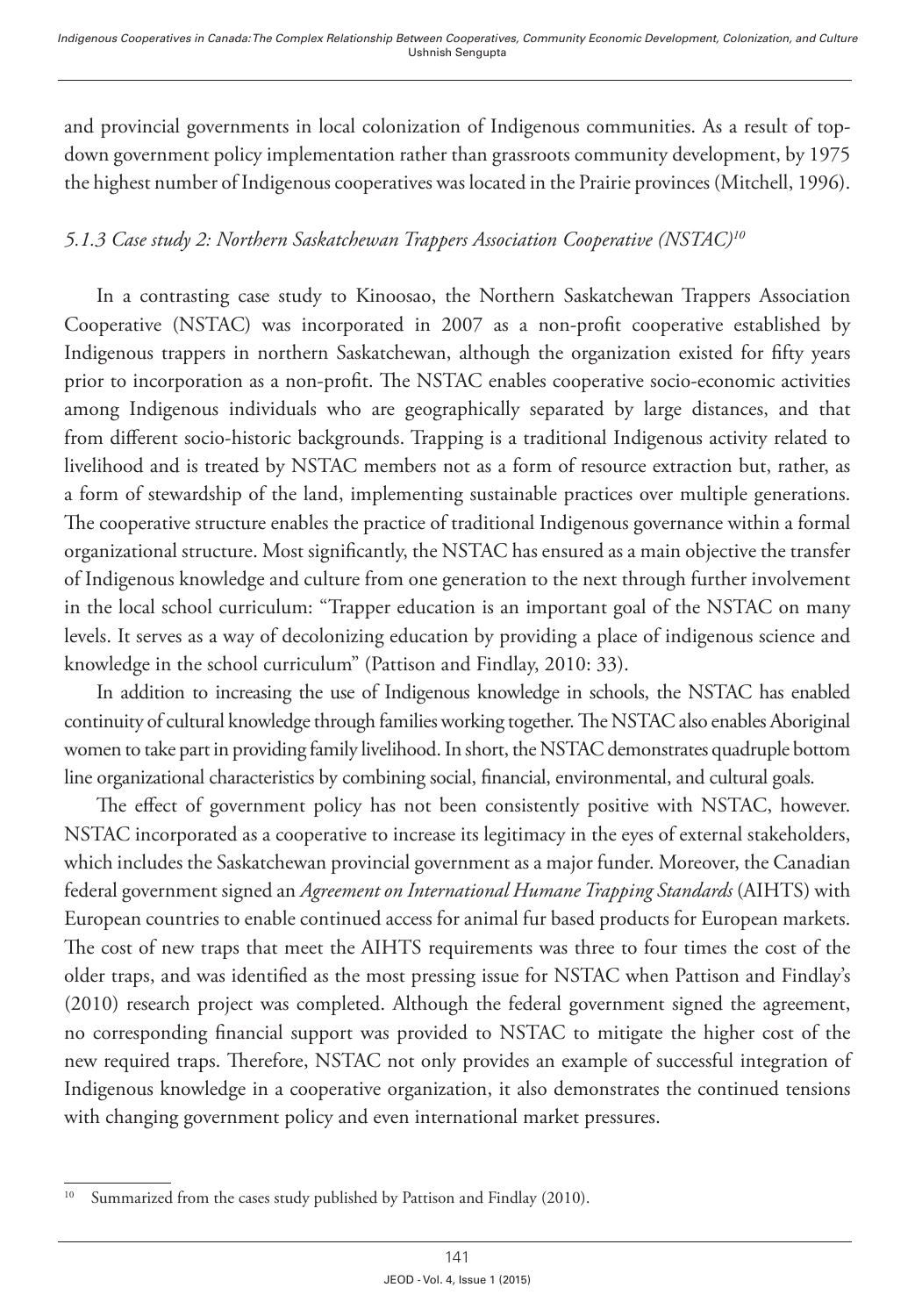# **6. Cooperative development in the Canada's North**

The history of colonization and cooperative development in Canada's North was different from the history of cooperative development in the Prairies and East Coast. As the Inuit communities were nomadic and moved with the seasons and resource availability, the government followed a policy of coerced settlement of Inuit populations in northern Canada. Forced re-settlement of traditionally nomadic Inuit communities enabled establishment of sovereignty over land and resources through permanent habitation in the harsh climates of the Arctic and subarctic regions; centralization of health, education and other government services provision; and ultimately development of the Inuit as labour in a wage economy rather than a traditional sustainable subsistence economy. Tester and Kulchyski (1994) documented the hardships brought on by the forced migration of 19 Inuit families between 1953 and 1955, from Inukjuak (Port Harrison) and from Pond Inlet to Grise Fiord and to Resolute Bay, 1,200 kilometres away. In the process, the Inuit were left to fend for themselves in an unfamiliar ecosystem with different wildlife and different day and night cycles than they were used to. Some Inuit families eventually survived by their own ingenuity while the government achieved its goal of permanent settlements in the northernmost reaches of the country, but at an extremely high human cost of shortened life expectancy and permanent physical and psychological damage. MacPherson (2009) describes the setup of cooperatives in Grise Fiord and Resolute Bay as being of particular interest to the Canadian government in achieving its goals of territorial sovereignty. Tester and Kulchyski (1994) indicate that the Canadian government initially setup stores in settlements involving relocated Inuit but, unable to keep them adequately supplied, later converted them into cooperatives. Thus, the Canadian government first created a dependent population, and then handed over the responsibility for basic needs, in the form of cooperatives, back to the Indigenous population when the operation became financially unsustainable. On August 18, 2010, the Government of Canada formally apologized for the forced relocation of Inuit between 1953 and 1955.

Tester and Kulchyski (1994) describe the settlement process as part of "totalization" where the state becomes the central agent for all social relations between Indigenous and non-Indigenous people. The setup of cooperatives by the government played an important role in the establishment of social relations between the government and Inuit communities. MacPherson (2009: 61) succinctly describes and sums up the development of cooperatives in the North: "The government of Canada was particularly interested in establishing permanent communities (in the North) because it was concerned about sovereignty issues. The development of cooperatives can also be seen at least partly as a way that the federal government encouraged southern forms of stability in the Arctic regions. That is why the government, often working with priests and police officers, helped establish co-ops in nearly all the Arctic communities".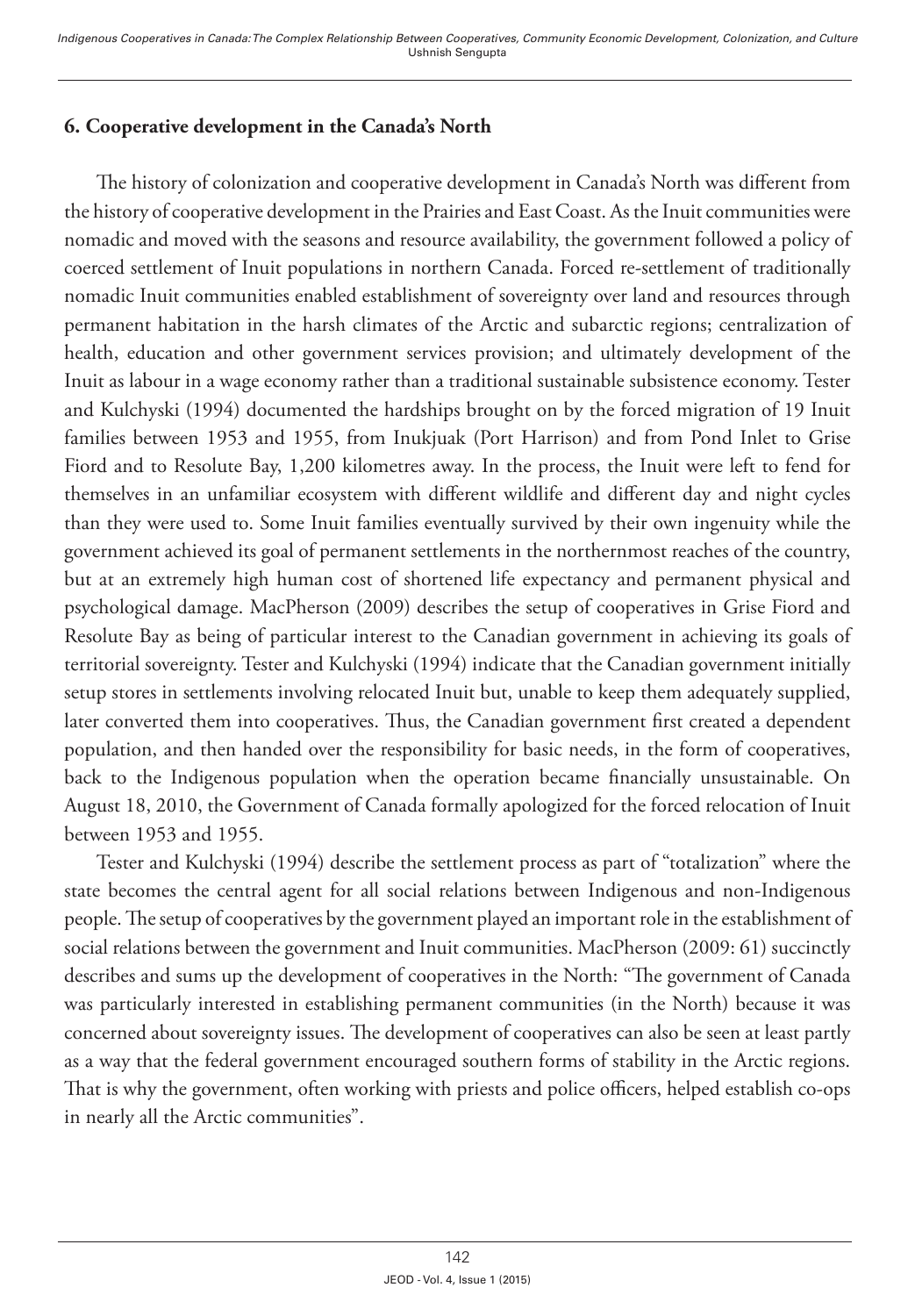# *6.1 Long term effects of settlement policies in Canada's North*

The government's policy of Inuit settlement has had a number of long-term effects. Tester and Kulchyski (1994) indicate that over time the government imperative for investing heavily in cooperatives in Inuit communities, while they may have had liberal social, economic, and political values, were still colonial in function and failed to consider Indigenous values. Mitchell (1996) describes how Arctic cooperatives created hierarchical income-based class structures within Indigenous societies, which were less hierarchical before wage-based economies were imposed on them. The resulting increase in hierarchical class formation within Inuit communities is in opposition to the intentional roots of the European cooperative movement, which was to be a counterbalance to class hierarchy and where the intention of the cooperative movement was to reduce class differences in economic opportunity.

The witnesses of the Qikiktani Truth Commission  $(2010)^{11}$  provide further evidence of the overall effects of colonization and transformation to a waged economy for the Inuit, indicating that overall, the Inuit have been worse off in settlements, facing new forms of poverty and new issues of physical and mental health. Similarly, the Arctic Social Indicators from the broad ranging study across different countries in the Arctic indicate that for Arctic Indigenous populations: "Access to a waged job and its benefits was frequently less valuable than was time to spend on the land, harvesting country foods and materials, even when wages would cover more commodities" (Larsen, 2010: 12).

More significantly, there has been a movement to shift the focus of what is important for measuring quality of life in the Arctic by both Arctic people and outside experts. As explained when discussing the quadruple bottom line (Section 3.2), the most recent iteration of the Arctic Social Indicators includes the additional measures of health and population, material wellbeing, education, cultural wellbeing, which are measures based on feedback from Arctic Indigenous communities themselves (TeamNord, 2014).

The example of Indigenous cooperative development in the Yukon provides an example of differential government policies for cooperative development in Canada's North. The Yukon became a territory of Canada in 1898, and has an Indigenous population that consists if 23 per cent of the total population. Canadian federal government policy, starting from the legendary Klondike Gold rush of 1898 has been to enable private investment in the Yukon in extractive non-renewable resource industries, focusing on oil, gas and minerals. The resource development industries with high capital requirements have not been amenable to cooperative development. Historically, the resource development sector is more amenable to investor-owned private businesses rather than communitycentred or cooperative businesses. A robust cooperative sector has thus not been part of government

<sup>&</sup>lt;sup>11</sup> Formed in 2007 by the Qikiqtani Inuit Association in order "to create a more accurate history of the decisions and events that affected Inuit living in the Baffin Region from 1950-1975, and to document their impact on Inuit life" (see <http://www.qtcommission.com/>).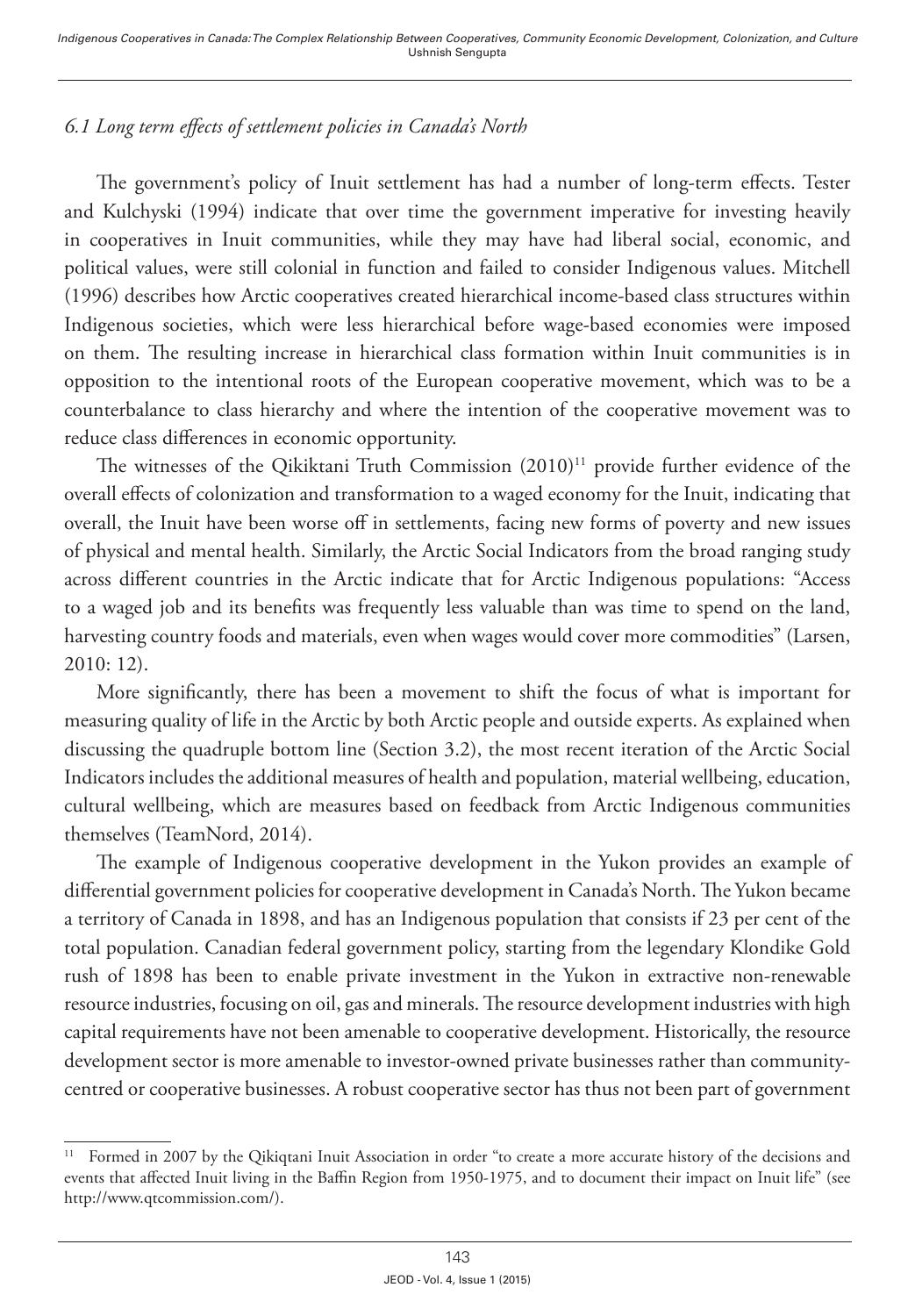policy for the Yukon and Indigenous economic development has not received significant support in the territory. Lionais and Hardy (2015) completed one of the few published research projects on cooperatives in the Yukon, and concluded that although a number of attempts had been made to grow a cooperative sector, the factors necessary for a robust cooperative sector—government support, cooperative advocacy, financing, and Indigenous self-determination— were not present in the Yukon as they have been in the Northwest Territories and Nunavut. The relative failure of the cooperative movement in the Yukon compared to the rapid growth of the cooperative movement in the Northwest Territories and Nunavut demonstrates the differential effects that government policy can have on the growth of cooperatives. In short, the territorial government of the Yukon did not need cooperative development projects to settle Indigenous populations and assert control and sovereignty; this was accomplished by the economic projects of the Gold Rush and subsequent infrastructural projects.

More recently, and in contrast to the Yukon, Nunavut was separated officially from the Northwest Territories on April 1, 1999, via the *Nunavut Act* and the *Nunavut Land Claims Agreement Act*. This historic land claims agreement has enabled Indigenous control of local organizations including cooperatives. As an example of how indigenous communities have re-appropriated cooperative organizations to meet their quadruple bottom line needs, the following section describes the Arctic Co-operatives Limited case study. It illustrates clearly how Indigenous communities in Canada have been able to, despite their troubled history with the cooperative movement, transform cooperatives into organizations that supply local needs as well as provide community economic development through exports.

#### *6.2 Case study 3: Arctic Co-operatives Limited*

Arctic Co-operatives Limited (ACL) provides an example of a network of cooperatives that now serve Indigenous economic interests through Indigenous control and management. ACL is a federation of 32 community-based cooperative business enterprises that are located in Canada's three territories, Nunavut, Northwest Territories and Yukon, and in northern Manitoba. The 32 Inuit and Dene co-ops in the ACL network operate a broad range of businesses including retail facilities, hotels, cable operations, construction, outfitting, arts and crafts production and property rentals (Arctic Co-operatives Limited, 2015). Incorporated as the ACL in 1981 with the merger of the older Canadian Arctic Producers Co-operative Limited and the Canadian Arctic Co-operative Federation Limited (established in 1972), the ACL cooperative network had combined revenues of approximately 187.6 million CAD in 2014, employing 1,000 individuals (Arctic Co-operatives Limited, n.d.). Following the historical Nunavut land claims agreement in 1999, cooperatives in Canada's newest territory have become an additional organizational tool for enabling Indigenous goals of self determination. Throughout the North today, the cooperatives which were originally setup by Canadian governments to settle Indigenous populations are now utilized for locally based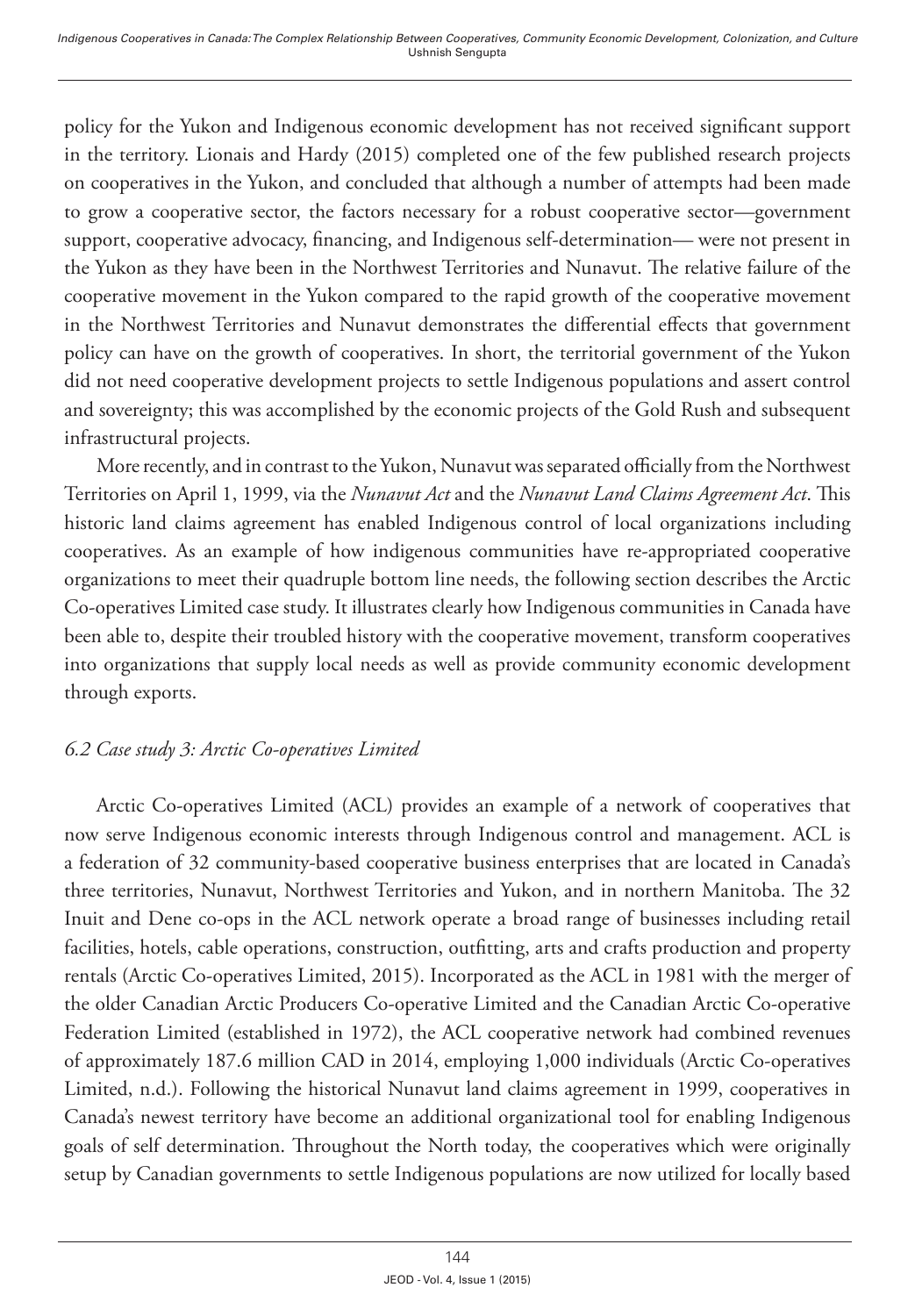economic development. This transformation of a historically oppositional force for Inuit selfdetermination and well-being has, in recent, been transformed into an unexpected advantage by the Indigenous people of Canada's North, described as a "judo strategy" by Yoffie and Kwak (2001). The change in goals are demonstrated in the current objectives of the ACL, including:

- To improve the economic well-being of Co-op members by providing the highest long-term return for arts and crafts through the promotion and marketing of member produced products at the wholesale and retail levels.
- To provide merchandise services in a most economical and efficient way … and improve … market share by providing top quality products and services to their member/owners and their communities.
- To improve the understanding and effectiveness of the Co-op Movement, by providing Cooperative training and education programs to inform Co-op members, their elected officials and their employees of their roles and responsibilities.
- To promote the orderly growth and financial success of the Co-operative Movement through the development and implementation of policies and practices that will generate adequate levels of earnings, members' equity and other financial strengths to enable the Co-op Movement to improve the economic well being of their member owners.
- To provide an environment to promote the recruitment, development and training of northern people in employment and management positions within the Co-operative Movement …
- To provide an environment for our human resources that will enable them to achieve their personal objectives while working to maximize their potential and meeting the economic and social objectives of the organization …
- To represent the Co-operative Movement of Canada's north with government, aboriginal organizations and other agencies.
- To conduct our affairs in an environmentally and socially responsible manner, ensuring compliance with the law and with due recognition given to the unique cultures and customs of Canada's north (Arctic Co-operatives Limited, n.d.).

These objectives demonstrate a clear quadruple bottom line focus on financial, social, environmental and cultural goals of most relevance to Inuit and Dene Indigenous communities in the North via the ACL network. Moreover, ACL demonstrates that cooperatives can be and are being increasingly utilized contemporaneously in Canada as tools of self-determination rather than colonization. In the case of ACL, Indigenous co-ops did not replace existing cooperatives. Rather, existing cooperatives management and control was taken over by Indigenous communities and over time the mission, vision, goals and operational structures were aligned to reflect Indigenous values.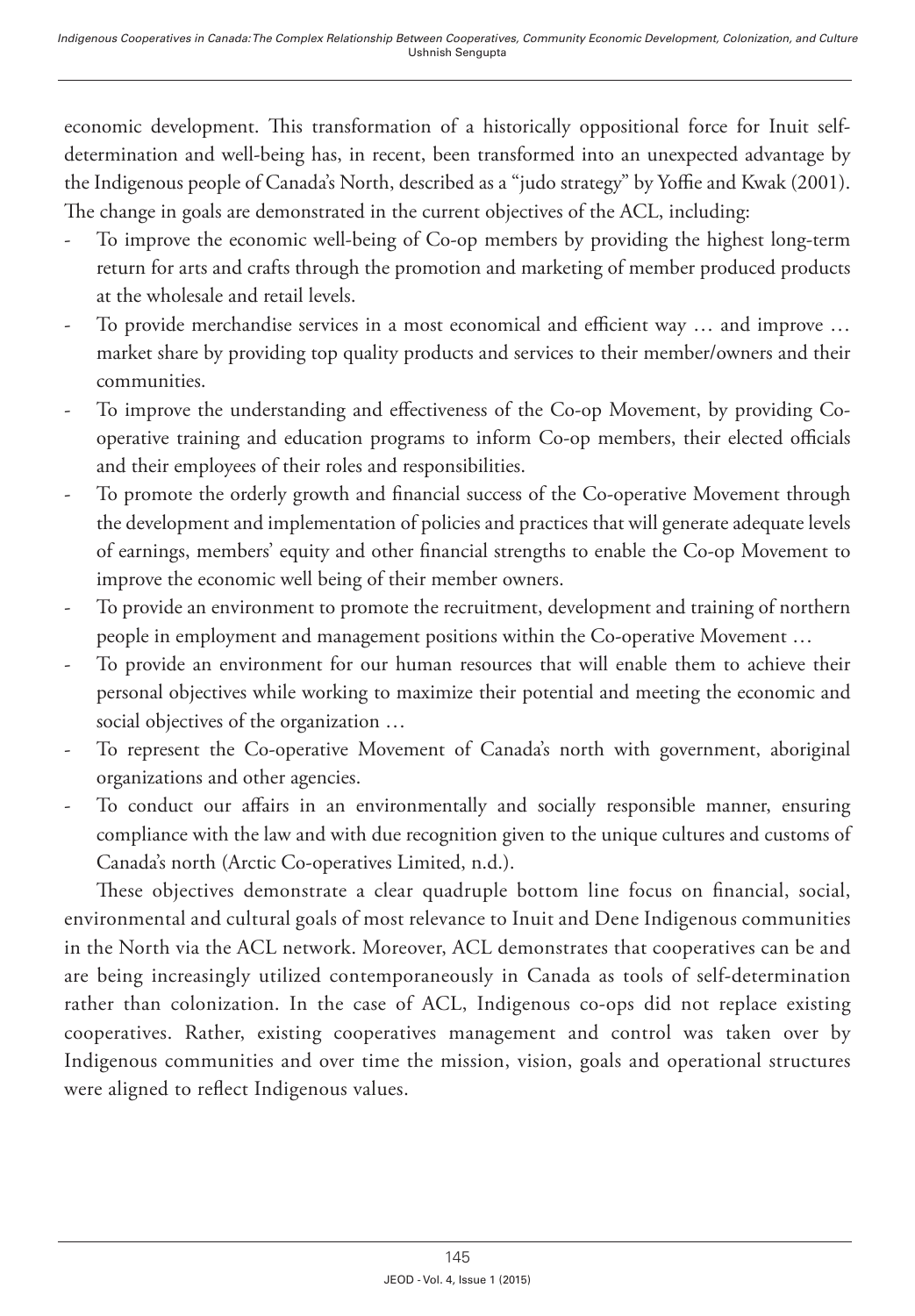# **7. Conclusion**

This paper has reviewed the historical arc of the cooperative movement in Canada and its intersection with Indigenous communities. It is intended to provide a broader theoretical and historical context of British, Canadian and provincial government policies that enabled and at times restricted the development of Indigenous cooperatives. The role of cooperatives in Canada, and particularly the role of the federal government in supporting or restricting the cooperative movement as a whole, remains a contested discussion. A formal report of the *Status of Cooperatives in Canada* by the Special Committee on Cooperatives (Richards, 2012) included different and opposing viewpoints on the role of the federal government from members of parliament for the government and for the opposition. One conclusion of the paper is that although early cooperatives were firmly integrated with colonial projects, contemporary cooperatives that are community led have enabled Indigenous communities to develop organizational forms that reflect Indigenous values. The first comprehensive study of Indigenous cooperatives in Canada by Hammond Ketilson and MacPherson (2001) began to suggest that there is a cooperative advantage in community development for Indigenous communities. The study concluded that cooperatives do provide suitable organizational structures for achieving some of the goals associated with Indigenous selfdetermination. At the same time, the Hammond Ketilson and MacPherson study pointed out that the knowledge base and value system that is important to the development of Indigenous cooperatives in Canada is different from the Eurocentric knowledge base that is described in the historical development of cooperatives based on the history of colonialism by and industrialization of European countries and the subsequent and related development of cooperatives in North America. It is the uniqueness of Indigenous values when compared to Eurocentric value systems, especially the formers' focus on culture that grounded the subjugation of Indigenous knowledge during the development of the cooperative movement in Canada.

Academic literature on social economy organizations serving Indigenous communities often caters to a "deficit" point of view rather than an "asset-based" approach (Battiste and Henderson, 2000). The main trajectory of academic literature on the social economy and social innovation assumes a Eurocentric characteristic of economic growth, while social innovation from Indigenous communities is implicitly assumed to have an imitative character. In other words, the *useful* social innovation is assumed to be of the Eurocentric variety, while simultaneously existing Indigenous knowledge is presumed to be of significantly lesser value or at best an imitation of Eurocentric knowledge and innovation. Common notions of the history of Canada's cooperative movement evolve from a Eurocentric lineage in German, Nordic, English and Irish co-ops. What is required, as argued throughout this article, especially for effective bottom-up cooperatives, is a new theory of cooperative development that combines Eurocentric and Indigenous knowledge. After all, Indigenous communities have been practicing sustainable collective, cooperative and communal forms of socio-economic organizing for thousands of years. It would serve the Canadian cooperative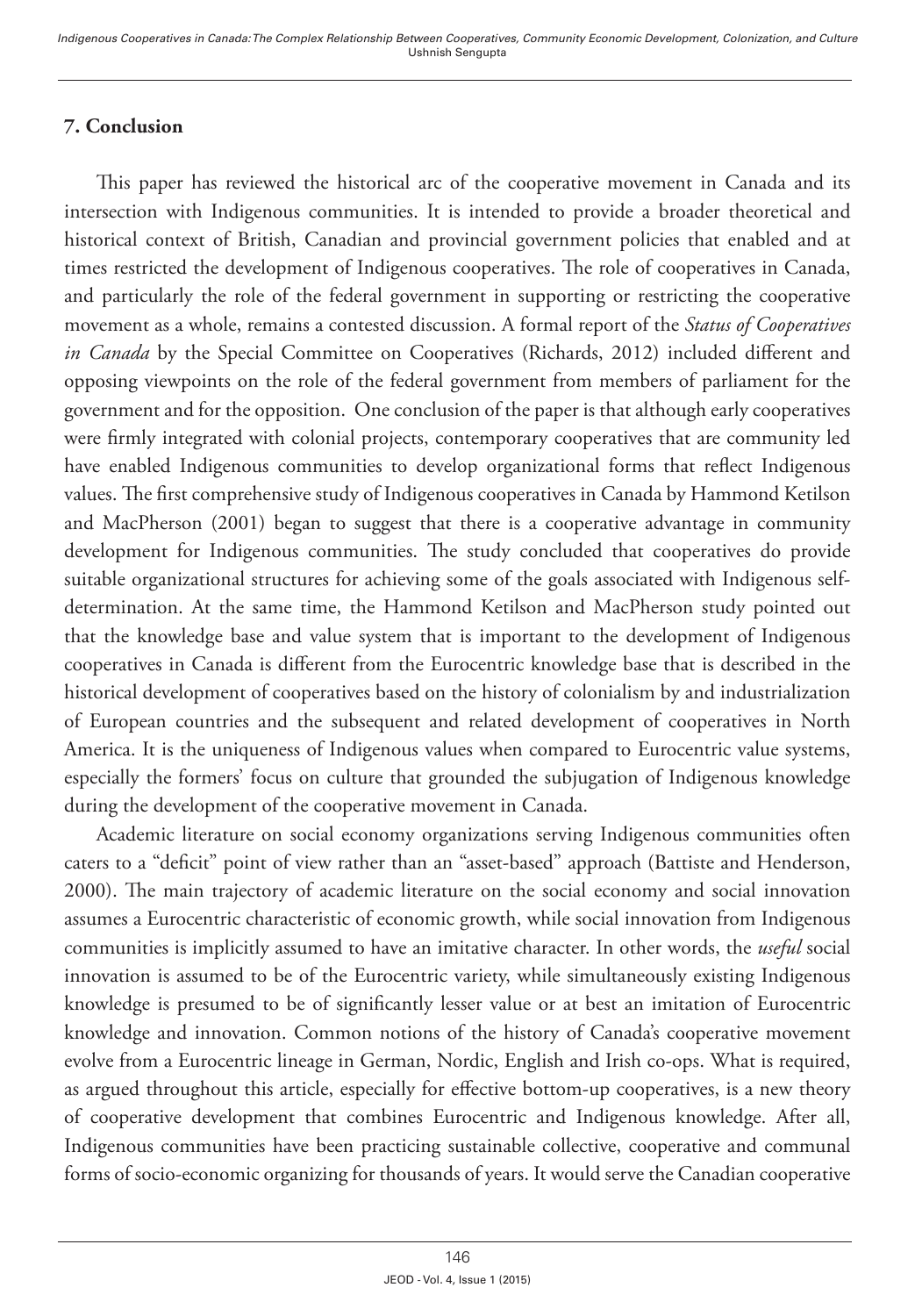movement well to understand this history not only for the continuing and inclusive development of the movement in the country, but also in its leadership role as an international cooperative developer. In so called "developing" countries with Indigenous populations, Canada's approach to developing cooperatives needs to take up local Indigenous knowledge and local Indigenous knowledge from Canada could serve as the bridge with its own Indigenous people's inclusion of self determination, cultural integrity and relationship to nature. While the cooperative movement tends to be bullish with regard to the cooperative advantage, it also needs to ensure that cooperative solutions to complex problems are deeply aware of and examined through the lenses of oppression, including class, race, and gender, in order to ensure that a cooperative solution to a problem for one group of people does not adversely impact another group of people.

Battiste and Henderson (2000: 87) convincingly argue that there is a high level of "benefit the Western world can derive from [Indigenous] knowledge and heritage". The authors explain how important Indigenous knowledge is to the survival of our world, in terms of the relationship with nature and community well-being. In the face of the myriad environmental, social, and economic problems we are facing on a global scale, Indigenous knowledge and cooperative practices could provide a number of solutions that have sustained Indigenous communities over thousands of years. In combining European-based cooperative principles with Indigenous values, Indigenous communities have been developing cooperatives with quadruple bottom line characteristics, integrating financial, social, environmental and cultural values that are demonstrative to cooperatives across different contexts. Indeed, our understanding of cooperatives and their fit with sustainable community development can be positively enriched and broadened by a better understanding of the knowledge base of Indigenous cooperativism and entrepreneurship. At the same time, increased awareness among cooperative and community development practitioners of the troubled history of cooperatives in the lives of Indigenous people can help prevent repeating some of the historical injustices outlined in this paper.

#### **References**

- Anderson, R.B., Dana, L.P. & Dana, T.E. (2006). Indigenous land rights, entrepreneurship, and economic development in Canada: "Opting-in" to the global economy. *Journal of World Business*, 41(1): 45-55. DOI: [http://dx.doi.](http://dx.doi.org/10.1016/j.jwb.2005.10.005) [org/10.1016/j.jwb.2005.10.005](http://dx.doi.org/10.1016/j.jwb.2005.10.005)
- Anderson, K. (2011). *Life stages and Native women: Memory, teachings, and story medicine*. Winnipeg, MB: University of Manitoba Press.
- Arctic Cooperatives Limited (n.d.). About Arctic Co-ops: Mission and Objectives. Available at: http://www.arcticco-op. com/about-acl-mission.htm [Accessed: 11 June 2015].
- Battiste, M. & Henderson, J.Y. (2000). *Protecting Indigenous Knowledge and Heritage: A Global Challenge*. Saskatoon: Purich.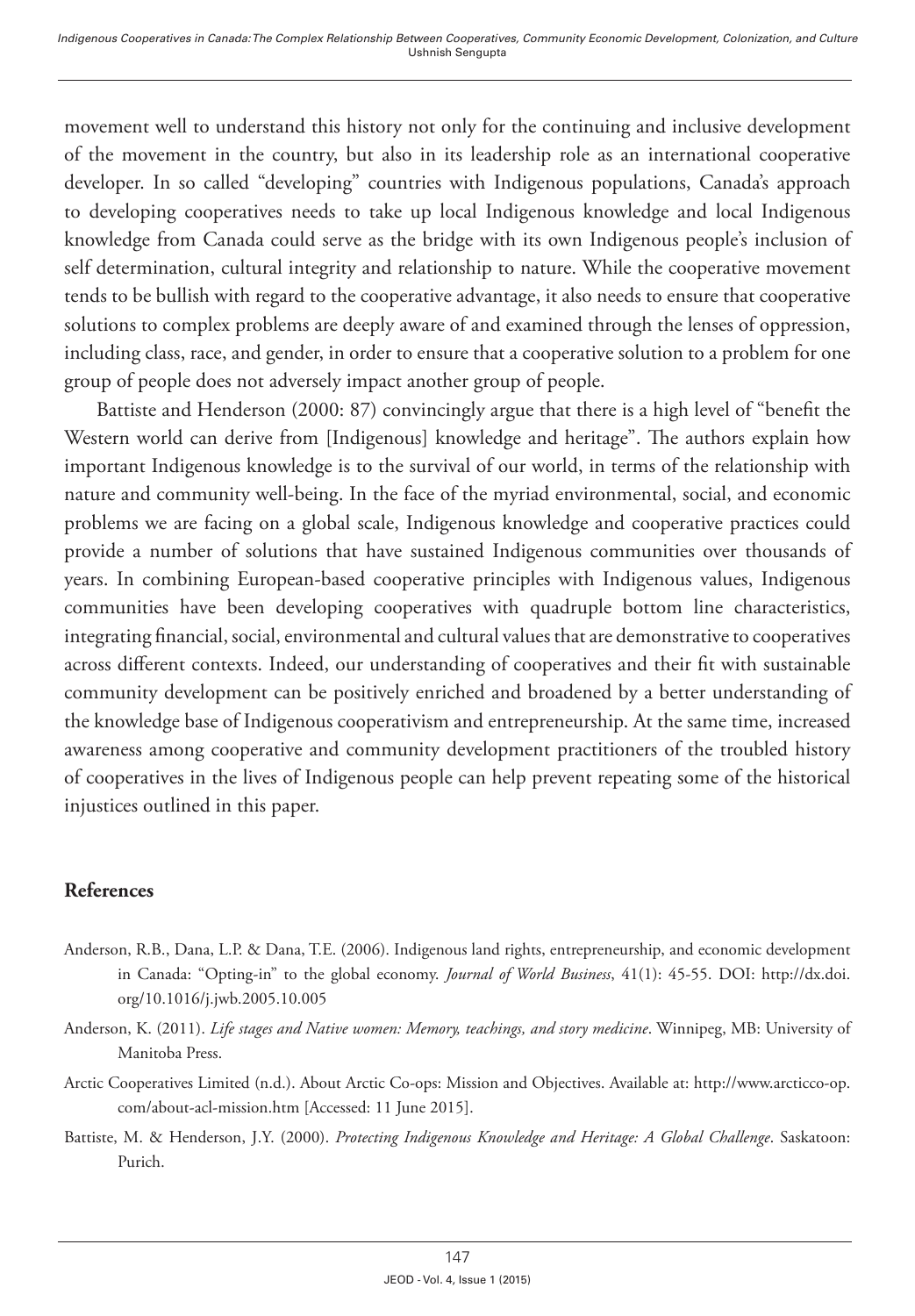- Beavon, D.J.K., Voyageur, C.J. & Newhouse, D. (2005). *Hidden in plain sight: Contributions of Aboriginal peoples to Canadian identity and culture*. Toronto: University of Toronto Press.
- Belhadji, B. (2001). *Socio-economic profile of aboriginal co-operatives in Canada*. Co-operatives Secretariat, Government of Canada. Available at: <https://ccednet-rcdec.ca/en/node/4487>[Accessed: 5 December 2014].
- Burke, B.J. (2010). Cooperatives for "fair globalization"? Indigenous people, cooperatives, and corporate social responsibility in the Brazilian Amazon. *Latin American Perspectives*, 37(6): 30-52. DOI: [http://dx.doi.](http://dx.doi.org/10.1177/0094582X10382098) [org/10.1177/0094582X10382098](http://dx.doi.org/10.1177/0094582X10382098)
- Carter, S. (1990). *Lost harvests: Prairie Indian reserve farmers and government policy*. Montreal: McGill-Queen's University Press.
- Corntassel, J. (2008). Toward sustainable self-determination: Rethinking the contemporary Indigenous-rights discourse. *Alternatives: Global, Local, Political*, 33(1): 105-132.
- Craig, T. & Hamilton, B. (2014). *In Search of Mino Bimaadiziwin: A Study of Urban Aboriginal Housing Cooperatives in Canada*. Partnering for Change - Community Based Solutions for Aboriginal and Inner City Poverty. SEED Winnipeg Inc. Manitoba Research Alliance. Available at: [http://seedwinnipeg.ca/news/entry/in-search-of-mino](http://seedwinnipeg.ca/news/entry/in-search-of-mino-bimaadiziwin-a-study-of-urban-aboriginal-housing-cooperat)[bimaadiziwin-a-study-of-urban-aboriginal-housing-cooperat](http://seedwinnipeg.ca/news/entry/in-search-of-mino-bimaadiziwin-a-study-of-urban-aboriginal-housing-cooperat) [Accessed: 12 June 2015].
- Curl, J. (2012). *For all the people: Uncovering the hidden history of cooperation, cooperative movements, and communalism in America*. Oakland, CA: PM Press.
- Dana, L.P. (2007). *International handbook of research on Indigenous entrepreneurship*. Northhampton, MA: Edward Elgar Publishing. DOI:<http://dx.doi.org/10.4337/9781781952641>
- Dalziel, P., Matunga, H. & Saunders, C. (2006). Cultural well-being and local government: lessons from New Zealand. *The Australasian Journal of Regional Studies*, 12(3): 267-280.
- Daschuk, J. (2013). *Clearing the Plains: Disease, Politics of Starvation, and the Loss of Aboriginal Life*. Regina, SK: University of Regina Press.
- Fairbairn, B. (2004). History of Cooperatives. In Merrett, C.D. & Walzer, N. (Eds.) *Cooperatives and local development: Theory and applications for the 21st century*. Armonk, NY: M.E. Sharpe, pp. 23-51.
- Fairbairn, B. (2007). A Century of Prairie and Saskatchewan Farm Cooperatives: Philosophy, Organization and History. In Knuttila, M. & Stirling, B. (Eds.) *The Prairie Agrarian Movement Revisited*. Regina, SK: University of Regina, Canadian Plains Research Center, pp. 93-106.
- Fairbairn, B. (2009). Canada's Co-operative Province: Individualism and Mutualism in a Settler Society. In Porter J.M. (Ed.), *Perspectives of Saskatchewan*. Winnipeg: University of Manitoba Press, pp. 149-174.
- Findlay, I.M. (2006). Putting Cooperative Principles into Practice. Lessons Learned from Canada's North. *Review of International Cooperation*, 99(1): 44-52.
- Findlay, I.M. & Wuttunee, W. (2007). *Aboriginal Women's Community Economic Development: Measuring and Promoting Success*. Montreal, Canada: IRPP Choices*.* Available at: http://irpp.org/wp-content/uploads/assets/research/ aboriginal-quality-of-life/aboriginal-womens-community-economic-development/vol13no4.pdf [Accessed: 30 July 2015].
- Gibson, R., Kobluk, D. & Gould, L. (2005). The Cooperative Movement: A Historical Overview and relevance to Northern and Aboriginal Communities. *RDI Working Paper 2005-1*. Rural Development Institute (RDI). Brandon University, Canada.
- Giovannini, M. (2015). Indigenous community enterprises in Chiapas: A vehicle for *buen vivir*? *Community Development Journal*, 50(1): 71-87. DOI:<http://dx.doi.org/10.1093/cdj/bsu019>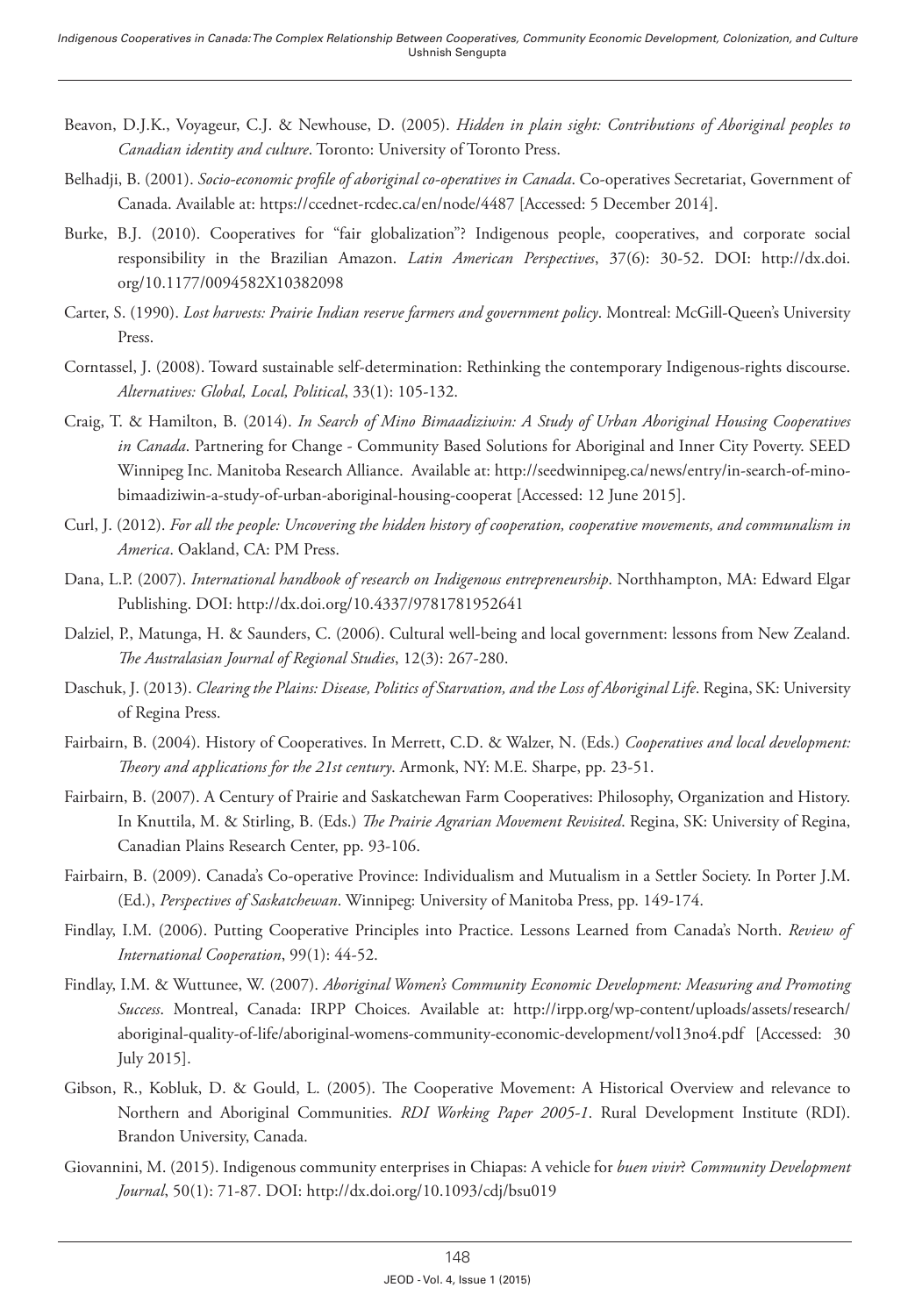- Gordon Nembhard, J. (2014). *Collective courage: A history of African American cooperative economic thought and practice.*  University Park, PA: Pennsylvania State University Press.
- Gudynas, E. (2011). Buen Vivir: today's tomorrow. *Development*, 54(4): 441-447. DOI: [http://dx.doi.org/10.1057/](http://dx.doi.org/10.1057/dev.2011.86) [dev.2011.86](http://dx.doi.org/10.1057/dev.2011.86)
- Hammond-Ketilson, L. & MacPherson, I. (2001). *A report on Aboriginal co-operatives in Canada: Current situation and potential for growth*. Saskatoon, SK: University of Saskatchewan.
- Harris, J. & McLeod Rogers, J. (2014). Partnering to Build a Social Co-operative for Aboriginal Women Transitioning from Prison. *Journal of Co-operative Studies*, 47(1): 25-38.
- Iglauer, E. (2000). *Inuit journey: The co-operative adventure in Canada's north*. Madeira Park, BC: Harbour Pub.
- Indian Country Today Media Networks (2012). American History Myths Debunked: No Native Influence on Founding Fathers. Available at: http://indiancountrytodaymedianetwork.com/2012/05/18/american-history-mythsdebunked-no-native-influence-founding-fathers-113702 [Accessed: 22 May 2015].
- International Cooperative Alliance (ICA) (n.d.). Co-operative identity, values & principles. Available at: [http://ica.coop/](http://ica.coop/en/whats-co-op/co-operative-identity-values-principles) [en/whats-co-op/co-operative-identity-values-principles](http://ica.coop/en/whats-co-op/co-operative-identity-values-principles) [Accessed: 16 May 2015].
- International Cooperative Information Centre (2015a). University of Wisconsin-Madison. Available at: [http://www.](http://www.uwcc.wisc.edu/icic/orgs/ica/pubs/Other-ICA-Publications1/Report-of-the-ICA-Commission-on-Co-opera1/Part-II----Consideration-of-Co-operative2.html) [uwcc.wisc.edu/icic/orgs/ica/pubs/Other-ICA-Publications1/Report-of-the-ICA-Commission-on-Co-opera1/](http://www.uwcc.wisc.edu/icic/orgs/ica/pubs/Other-ICA-Publications1/Report-of-the-ICA-Commission-on-Co-opera1/Part-II----Consideration-of-Co-operative2.html) [Part-II----Consideration-of-Co-operative2.html](http://www.uwcc.wisc.edu/icic/orgs/ica/pubs/Other-ICA-Publications1/Report-of-the-ICA-Commission-on-Co-opera1/Part-II----Consideration-of-Co-operative2.html) [Accessed: 22 May 2015].
- International Cooperative Information Centre (2015b). University of Wisconsin-Madison. [http://www.uwcc.wisc.edu/](http://www.uwcc.wisc.edu/icic/orgs/copac/member/un/reports/ag-21/chap7.html) [icic/orgs/copac/member/un/reports/ag-21/chap7.html](http://www.uwcc.wisc.edu/icic/orgs/copac/member/un/reports/ag-21/chap7.html) [Accessed: 19 June 2015].
- International Cooperative Information Centre (2015c). University of Wisconsin-Madison. http://www.uwcc.wisc.edu/ icic/def-hist/def/community.html [Accessed: 31 May 2015].
- Industry Canada (2015). Cooperatives in Canada in 2010. Cooperatives Policy Unit. Strategic Policy Branch of Industry Canada. Available at: [http://www.ic.gc.ca/eic/site/693.nsf/eng/h\\_00099.html](http://www.ic.gc.ca/eic/site/693.nsf/eng/h_00099.html) [Accessed: 19 June 2015].
- Isenberg, A.C. (2000). *The destruction of the bison: An environmental history, 1750-1920*. Cambridge: Cambridge University Press. DOI: <http://dx.doi.org/10.1017/CBO9780511549861>
- Johnstone, H. (2008). Membertou First Nation Indigenous people succeeding as entrepreneurs. *Journal of Enterprising Communities: People and Places in the Global Economy*, 2(2): 140-150. DOI: [http://dx.doi.](http://dx.doi.org/10.1108/17506200810879961) [org/10.1108/17506200810879961](http://dx.doi.org/10.1108/17506200810879961)
- Larsen, J.N.E. (2010). Arctic Social Indicators A follow-up to the Arctic Human Development Report. Available at: [http://norden.diva-portal.org/smash/record.jsf?pid=diva2%3A701571&dswid=\\_access](http://norden.diva-portal.org/smash/record.jsf?pid=diva2%3A701571&dswid=_access) [Accessed: 9 December 2014].
- Lattman, P. & Haughney, C. (2011). Dakota Co-op Board Is Accused of Bias. New York Times. Available at: [http://www.](http://www.nytimes.com/2011/02/02/nyregion/02dakota.html) [nytimes.com/2011/02/02/nyregion/02dakota.html](http://www.nytimes.com/2011/02/02/nyregion/02dakota.html) [Accessed: 31 May 2015].
- Lendsay, K.J. & Wuttunee, W.A. (1999). Historical economic perspectives of aboriginal peoples: cycles of balance and partnership. *The Journal of Aboriginal Economic Development,* 1(1): 87-101.
- Lionais, D. & Hardy, K. (2015). Cooperatives and the social economy of the Yukon. In Southcott, C. (Ed.) *Northern Communities Working Together: The Social Economy of Canada's North*. University of Toronto Press.
- Loxley, J. (2002). Sustainable Urban Economic Development: An Aboriginal Perspective. *Journal of Aboriginal Economic Development*, 3(1): 29-32.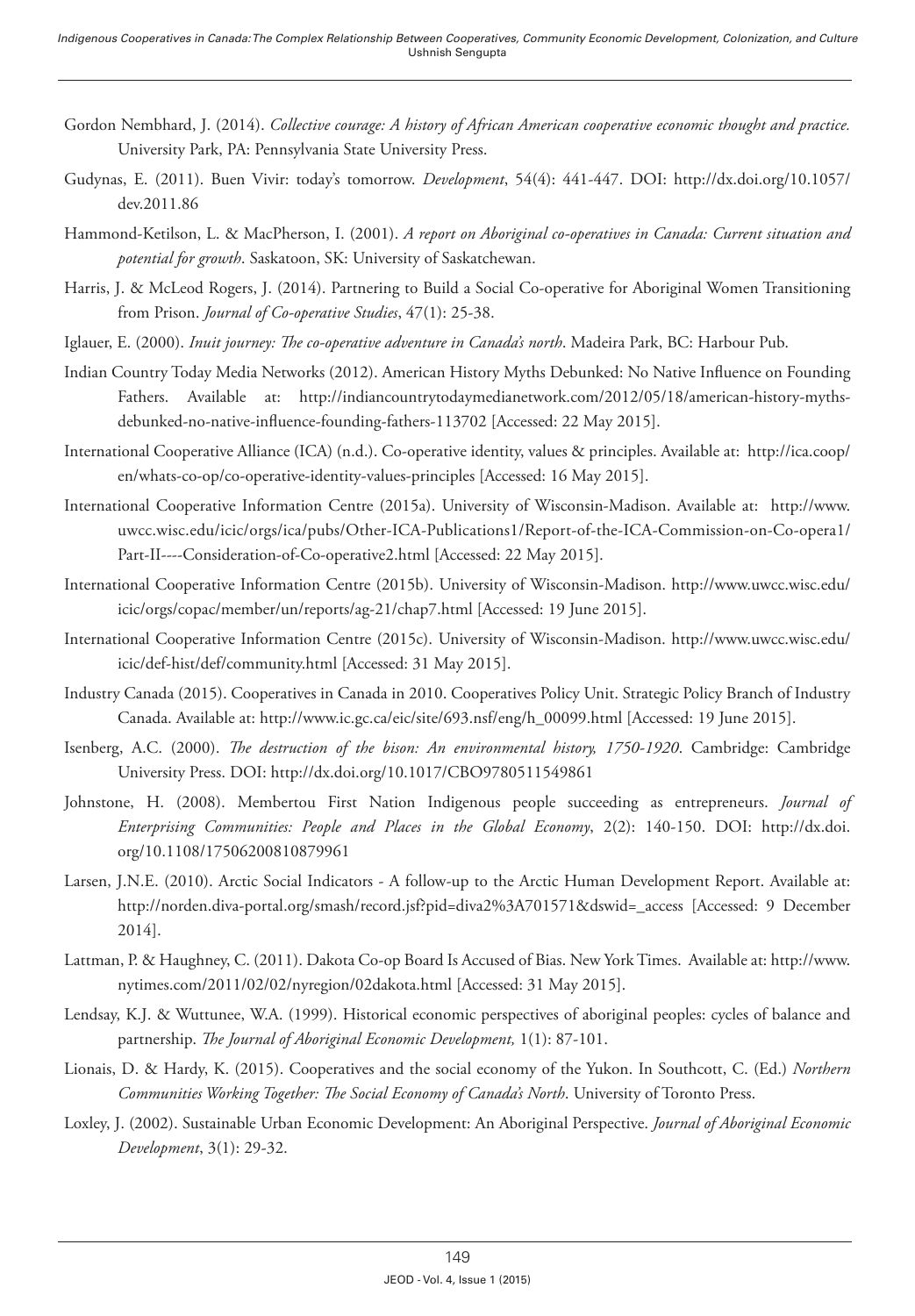- MacPherson, I. (2009). What Has Been Learned Should be Studied and Passed On: Why the Northern Co-operative Experience Needs to be Considered More Seriously. *Northern Review*, (30): 57-81.
- MacPherson, I. (1979). *Each for all: A history of the co-operative movement in English Canada, 1900-1945*. Toronto: Macmillan of Canada in association with the Institute of Canadian Studies, Carleton University.
- MacPherson, I. (2012). What Is the End Purpose of It All?": The Centrality of Values for Cooperative Success in the Marketplace. In Battilani, P. & Schröter, H.G. (Eds.) *The Cooperative Business Movement, 1950 to the Present*. Cambridge: Cambridge University Press, pp. 107-125. DOI: [http://dx.doi.org/10.1017/](http://dx.doi.org/10.1017/CBO9781139237208.006) [CBO9781139237208.006](http://dx.doi.org/10.1017/CBO9781139237208.006)
- Malpeli, S. (1999). Cracking down on cooperative board decisions that reject applicants based on race: Broome v. Biondi. *St.John's Law Review*, 73(1): 313-324.
- Marshall, A. (2004). Two-Eyed Seeing. Institute for Integrative Science and Health. Available at: http://www. integrativescience.ca/Principles/TwoEyedSeeing/ [Accessed: 8 June 2015].
- Mitchell, M. (1996). *From talking chiefs to a native corporate élite: The birth of class and nationalism among Canadian Inuit*. Montreal: McGill-Queen's University Press.
- Mordhorst, M. (2014). Arla and Danish national identity: business history as cultural history. *Business History*, 56(1): 116-133. DOI:<http://dx.doi.org/10.1080/00076791.2013.818422>
- Mugambwa, J.T. (2005). The saga of the co-operative movement in Papua New Guinea. *Journal of South Pacific Law*, 9(1). Available at: <http://www.paclii.org/journals/fJSPL/vol09no1/1.shtml> [Accessed: 1 June 2015].
- Orr, J. & Weir, W. (Eds.) (2013). *Aboriginal measures for economic development*. Winnipeg: Fernwood Publishing.
- Pattison, D. & Findlay, I. (2010). *Self Determination in Action: The Entrepreneurship of the Northern Saskatchewan Trappers Association Cooperative.* University of Saskatchewan: Northern Ontario, Manitoba, and Saskatchewan Regional Node of the Social Economy Suite. Available at: [http://www.usask.ca/cuisr/pub/self-determination\\_in\\_action](http://www.usask.ca/cuisr/pub/self-determination_in_action) [Accessed: 31 May 2015].
- Peterson, I. (1990). As Co-ops Spread, Discrimination Concerns Grow. New York Times. Available at: [http://www.](http://www.nytimes.com/1990/02/25/realestate/as-co-ops-spread-discrimination-concerns-grow.html) [nytimes.com/1990/02/25/realestate/as-co-ops-spread-discrimination-concerns-grow.html](http://www.nytimes.com/1990/02/25/realestate/as-co-ops-spread-discrimination-concerns-grow.html) **[**Accessed: 31 May 2015].
- Pollet, I. & Develtere, P. (2004). *Development co-operation: how co-operatives cope*. Belgian Raiffeisen Foundation (BRS) and Cera Foundation. Leuven: HIVA-CERA-BRS. Available at: [www.caledonia.org.uk/papers/Development\\_](http://www.caledonia.org.uk/papers/Development_Cooperation_2004.pdf) [Cooperation\\_2004.pdf](http://www.caledonia.org.uk/papers/Development_Cooperation_2004.pdf) [Accessed: 31 May 2015].
- Qikiktani Truth Commission (2010). QTC Final Report: Achieving Saimaqatigiingniq. Qikiqtani Inuit Association. Available at: http://www.qtcommission.com/documents/main/QTC\_Final\_Report\_Oct\_FINAL.pdf [Accessed: 7 December 2014].
- Quarter, J., Mook, L. & Armstrong, A. (2009). *Understanding the social economy: A Canadian perspective*. Toronto, ON: University of Toronto Press.
- Quiring, D. (2006). From the Bush to the Village in Northern Saskatchewan: Contrasting CCF Community Development Projects. *Journal of the Canadian Historical Association/Revue de la Société historique du Canada*, 17(1): 151-178.
- Quiring, D. (2002). *CCF colonialism in northern Saskatchewan: Battling parish priests, bootleggers, and fur sharks*. Vancouver: UBC Press.
- Rhodes, R. (2012). *Empire and co-operation: How the British Empire used co-operatives in its development strategies, 1900- 1970*. Edinburgh, Scotland: John Donald.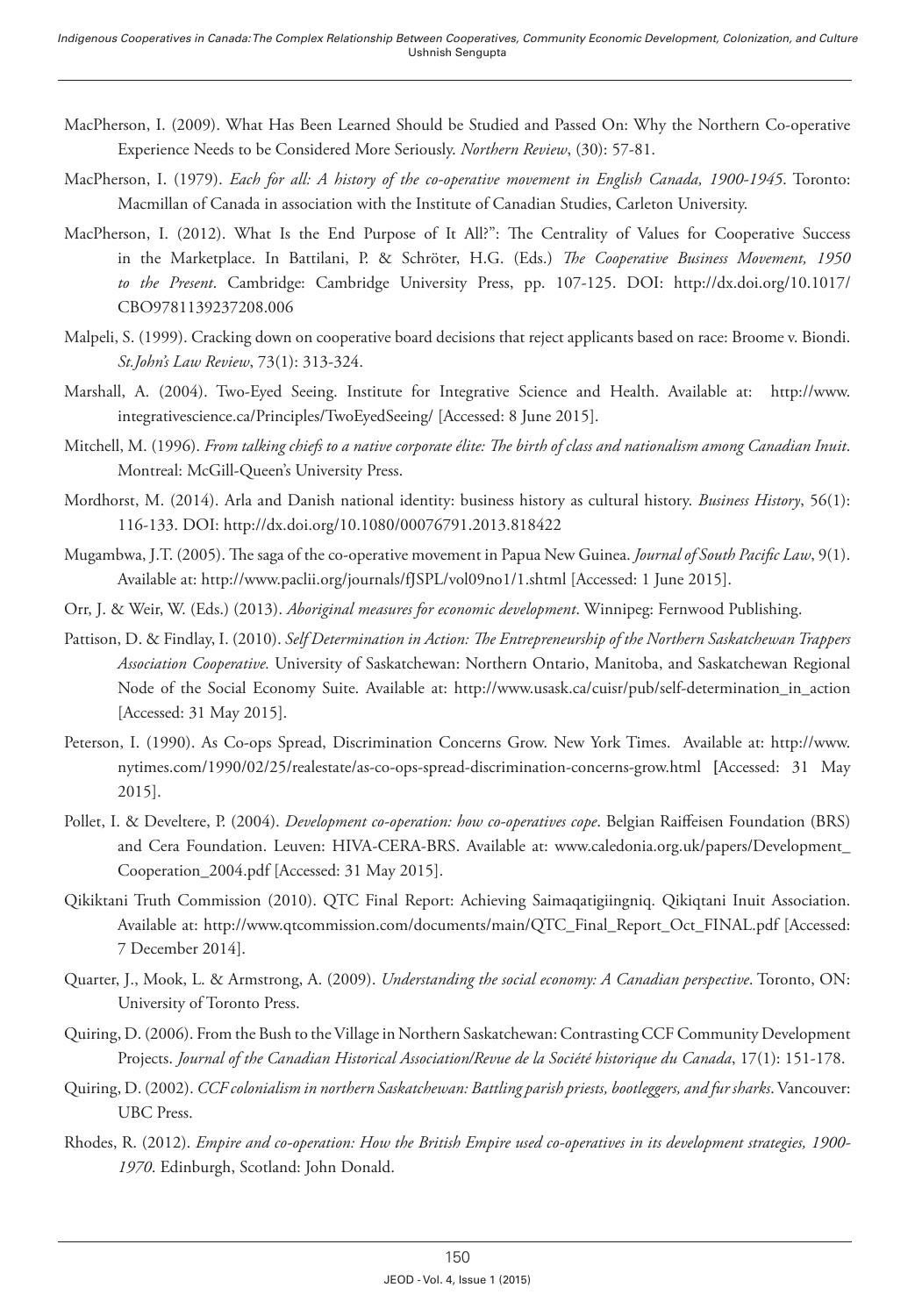- Richards, B. (2012). Status of Cooperatives in Canada. Report of the Special Committee on Cooperatives. 41st Parliament of Canada. 1<sup>st</sup> Session. Available at: [http://www.parl.gc.ca/content/hoc/Committee/411/COOP/](http://www.parl.gc.ca/content/hoc/Committee/411/COOP/Reports/RP5706528/cooprp01/cooprp01-e.pdf) [Reports/RP5706528/cooprp01/cooprp01-e.pdf](http://www.parl.gc.ca/content/hoc/Committee/411/COOP/Reports/RP5706528/cooprp01/cooprp01-e.pdf) [Accessed: 7 December 2014].
- Scrimgeour, F. & Iremonger, C. (2004). *Maori sustainable economic development in New Zealand: Indigenous practices for the quadruple bottom line*. Waikato Management School, University of Waikato, Hamilton, New Zealand. Available at: [http://puribooks.com/file-purc/kpL/maori-sustainable-economic-development-in-new-zealand.](http://puribooks.com/file-purc/kpL/maori-sustainable-economic-development-in-new-zealand.html) [html](http://puribooks.com/file-purc/kpL/maori-sustainable-economic-development-in-new-zealand.html) [Accessed: 6 December 2014].
- Statistics Canada (2011). National Household Survey, Statistics Canada Catalogue no. 99-011-X2011034, 2013. Available at: <http://www12.statcan.gc.ca/nhs-enm/2011/dp-pd/prof/index.cfm?Lang=E>[Accessed: 6 December 2014].
- Stivers, C.M. (2002). *Bureau Men, Settlement Women: Constructing Public Administration in the Progressive Era (Studies in Government & Public Policy)*. Lawrence: University Press of Kansas.
- Stonechild, B. (2014). The Encyclopedia of Saskatchewan. Available at: [http://esask.uregina.ca/entry/aboriginal\\_](http://esask.uregina.ca/entry/aboriginal_peoplesof_saskatchewan.html) [peoplesof\\_saskatchewan.html](http://esask.uregina.ca/entry/aboriginal_peoplesof_saskatchewan.html) [Accessed: 7 December 2014].
- Stopp, M.P. (2014). The Inuit Co-operative Movement in Northern Canada, 1959-1968. Montreal International Summit. International Cooperative Alliance. Available at: https://www.sommetinter.coop/en/virtual-library/ scientific-articles/inuit-co-operative-movement-northern-canada-1959-1968 [Accessed: 7 December 2014].
- TeamNord (2014). Arctic Social Indicators. ASI II. Implementation. Nordic Council of Ministers. Available at: [http://](http://www.svs.is/en/the-arctic-social-indicators-project-en) [www.svs.is/en/the-arctic-social-indicators-project-en](http://www.svs.is/en/the-arctic-social-indicators-project-en) [Accessed: 7 December 2014].
- Tester, F.J. & Kulchyski, P.K. (1994). *Tammarniit (mistakes): Inuit relocation in the Eastern Arctic, 1939-63*. Vancouver: UBC Press.
- Torgerson, R. E. (1981). Cooperative Forms of Agribusiness for Use in Indian Country. *South Dakota Law Review*, 26(Summer): 564-581. Available at: [http://nationalaglawcenter.org/publication/torgerson-cooperative-forms](http://nationalaglawcenter.org/publication/torgerson-cooperative-forms-of-agribusiness-for-use-in-indian-country-26-south-dakota-l-rev-564-581-1981/wppa_open/)[of-agribusiness-for-use-in-indian-country-26-south-dakota-l-rev-564-581-1981/wppa\\_open/](http://nationalaglawcenter.org/publication/torgerson-cooperative-forms-of-agribusiness-for-use-in-indian-country-26-south-dakota-l-rev-564-581-1981/wppa_open/) [Accessed: 30 July 2015].
- Trask, H.K. (1991). Coalition-building between Natives and non-Natives. *Stanford Law Review*, 43(6): 1197-1213. DOI: <http://dx.doi.org/10.2307/1229037>
- Truth and Reconciliation Commission of Canada (TRC) (2015). TRC Findings. Available at: [http://www.trc.ca/](http://www.trc.ca/websites/trcinstitution/index.php?p=890) [websites/trcinstitution/index.php?p=890](http://www.trc.ca/websites/trcinstitution/index.php?p=890) [Accessed: 15 June 2015].
- Tulk, J.E. (2007). Cultural Revitalization and Mi'kmaq Music-Making: Three Newfoundland Drum Groups. *Newfoundland and Labrador Studies*, 22(1). Available at: [http://journals.hil.unb.ca/index.php/nflds/article/](http://journals.hil.unb.ca/index.php/nflds/article/view/10105/10367) [view/10105/10367](http://journals.hil.unb.ca/index.php/nflds/article/view/10105/10367) [Accessed: 2 February 2015].
- Tulugak, A. & Murdoch, P. (2007). *A new way of sharing: A personal history of the cooperative movement in Nunavik*. Baied'Urfé: Fédération des coopératives du Nouveau-Québec.
- Veracini, L. (2011). Introducing: settler colonial studies. *Settler Colonial Studies*, 1(1): 1-12. DOI: [http://dx.doi.org/10.](http://dx.doi.org/10.1080/2201473X.2011.10648799) [1080/2201473X.2011.10648799](http://dx.doi.org/10.1080/2201473X.2011.10648799)
- Vieta, M. (2010). The new cooperativism. *Affinities: A Journal of Radical Theory, Culture, and Action*, 4(1): 1-11.
- Weir W.I. (2007). *First Nation Small Business and Entrepreneurship in Canada*. Saskatoon, SK: University of Saskatchewan.
- Wolfe, P. (2006). Settler colonialism and the elimination of the native. *Journal of Genocide Research*, 8(4): 387-409. DOI: <http://dx.doi.org/10.1080/14623520601056240>